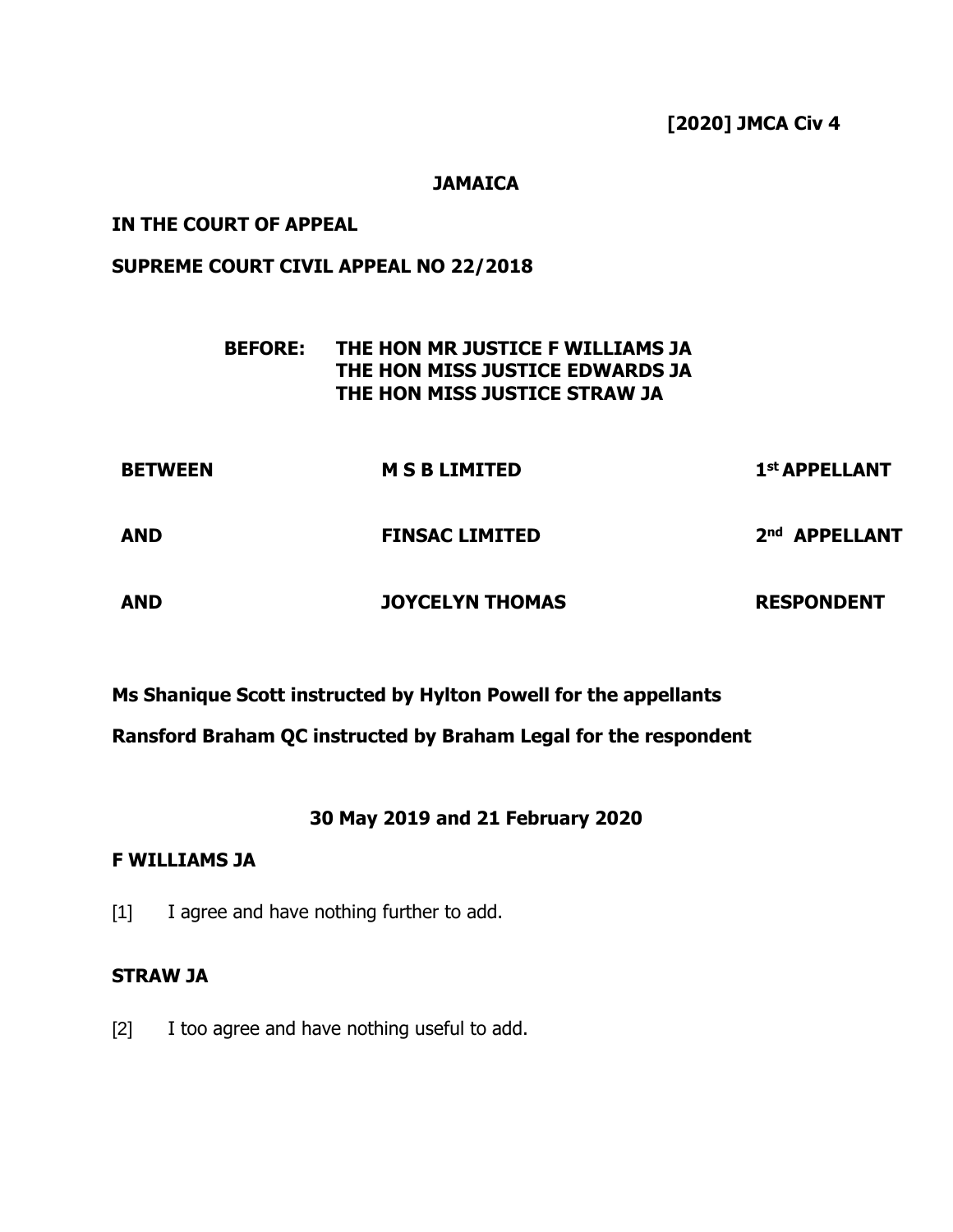### **EDWARDS JA**

### **Introduction**

[3] This is an appeal against the decision of Daye J (the judge), made 13 February 2018, refusing the application of the appellants, who were the defendants in the court below, to strike out the claim brought by the respondent against them for want of prosecution. The appellants also challenge the award of costs made against them by the learned judge.

## **Background**

[4] The respondent's claim against the appellants arose out of a commercial relationship between the respondent and the  $1<sup>st</sup>$  appellant, which at the material time was a limited liability company operating in the financial sector providing loans and other financial services. The  $2<sup>nd</sup>$  appellant was a limited liability company, owned and operated by the Government of Jamaica, which, during the financial meltdown of the 1990s, assumed responsibility for some of the loan accounts of the  $1<sup>st</sup>$  appellant, including that of the respondent and her husband.

[5] On 26 October 1993 the 1<sup>st</sup> appellant entered into a loan contract totalling \$1,000,000.00 with the respondent and her husband. That loan was secured by a mortgage over premises held jointly by the respondent and her husband. According to the respondent, subsequent to the grant of that loan, on 13 September 1999 she discovered that, unbeknownst to her and without her consent, the 1<sup>st</sup> appellant had 'upstamped' the mortgage of 26 October 1993 for an additional amount of \$10,000,000.00, by way of instrument dated 1 July 1998. This additional loan and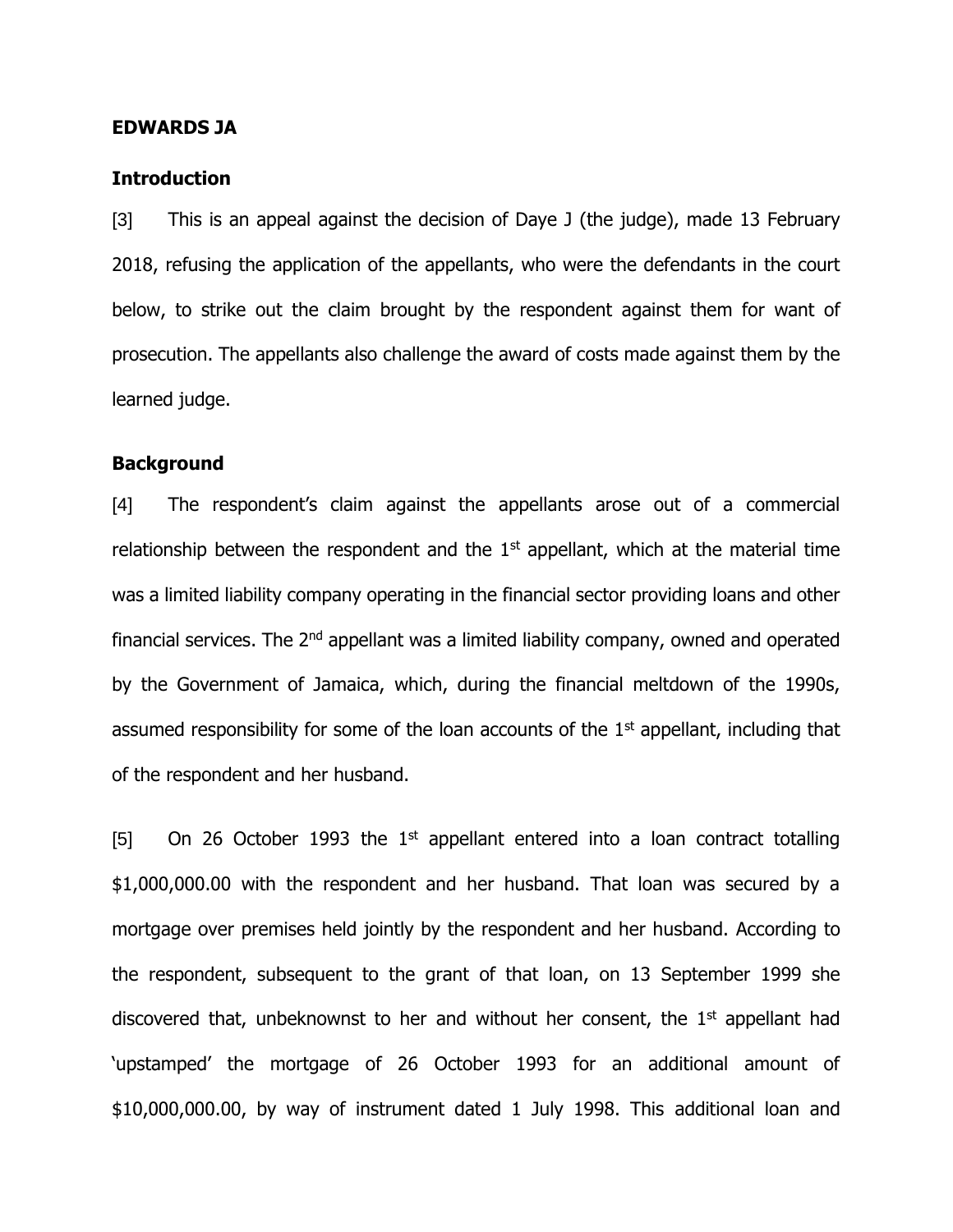guarantee, she alleged, had been negotiated by her husband without her consent and presented to her three years after the initial loan, at which time she had expressly refused to sign the said documents. The additional amount loaned, however, was also secured by the relevant property and endorsed on the duplicate certificate of title on 13 August 1998.

[6] The loan, inclusive of the 'upstamped' amount, subsequently went into arrears, and it is alleged that, on or about 8 September 1999, the  $1<sup>st</sup>$  appellant, acting by itself and or its agents, or through the  $2<sup>nd</sup>$  appellant, purported to exercise its power of sale by causing and or directing that the relevant property be advertised for sale. Consequently, on 14 September 1999, the respondent filed a writ of summons against the appellants, under the old Civil Procedure Code (CPC), seeking, amongst other things, an injunction and damages for breach of the mortgage contract. The respondent's particulars of claim were filed on 7 October 1999, and an appearance was entered for the 2<sup>nd</sup> appellant on 22 October 1999. An appearance was entered for the  $1<sup>st</sup>$  appellant on 27 October 1999.

[7] On 9 December 1999, an interlocutory injunction was granted in favour of the respondent, pursuant to summons dated 27 October 1999, restraining the appellants from exercising their power of sale. No further action is recorded as having taken place with the claim from that period up until December of 2003, when, by letter dated 23 December 2003, pursuant to the transitional provisions of the new Civil Procedure Rules 2002 (CPR), the respondent wrote to the Registrar of the Supreme Court, requesting a case management conference (CMC) date be fixed. A date was fixed by the Registrar but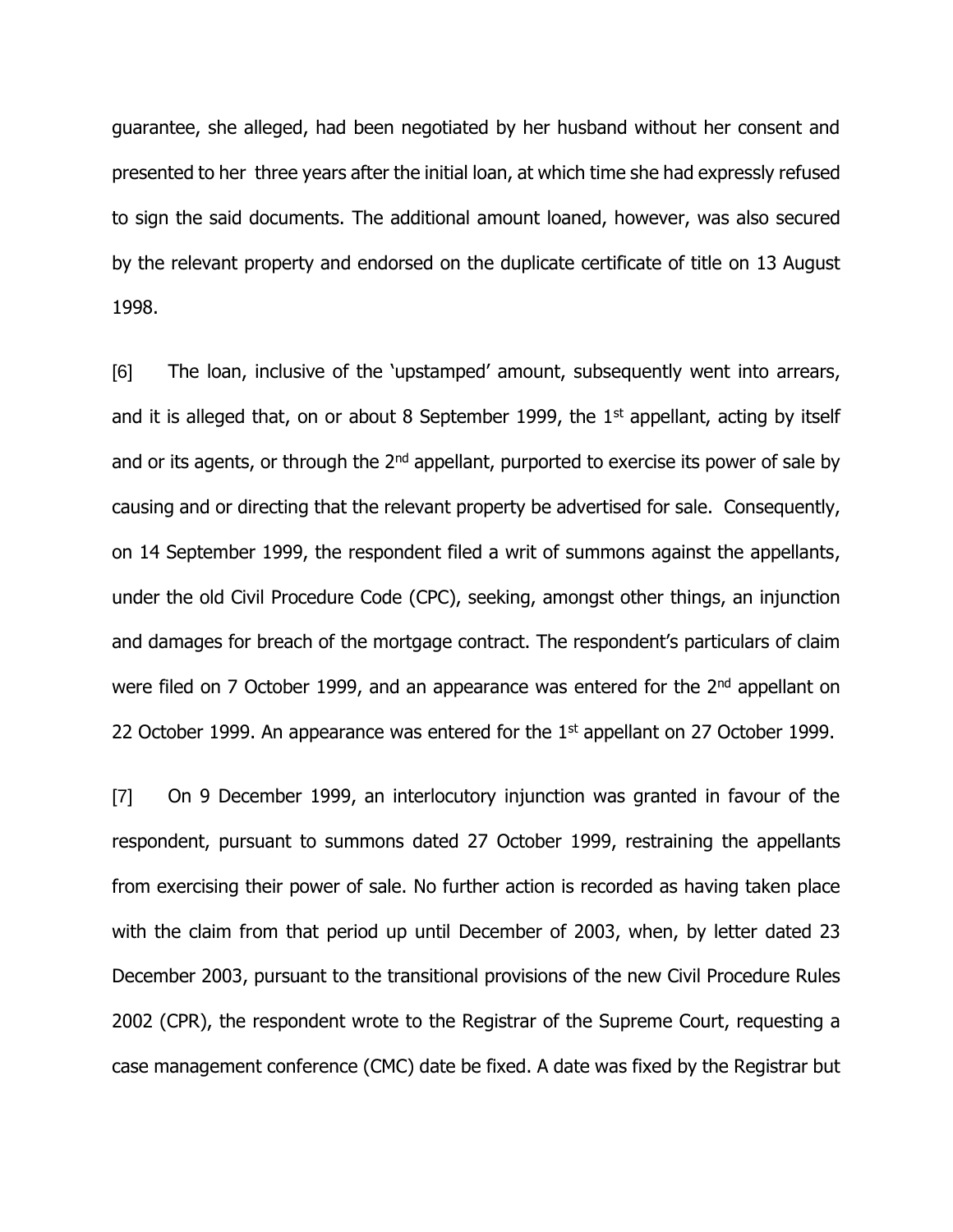there is no record of a CMC being held. Nothing further took place in the claim until 5 October 2016, 13 years later, when the respondent amended her claim and particulars of claim to include an allegation of fraud against both appellants. She also added a 3rd defendant, Jamaica Redevelopment Foundation Inc, the entity now in control of the relevant mortgage. The respondent also filed a notice of change of attorney-at-law on 12 October 2016.

[8] On 12 January 2017, the respondent consented to the appellants filing their defence out of time, and on 16 January 2017, a joint defence was duly filed. In their defence, the appellants admitted 'upstamping' the mortgage as alleged, but averred that they were entitled to do so pursuant to the mortgage loan contract. They denied all allegations of fraud and denied that they had breached the mortgage loan contract. The appellants also averred that the respondent had executed an instrument of guarantee by which she guaranteed payment of all monies due from her husband to the  $1<sup>st</sup>$  appellant.

[9] This claim, which began its life in 1999 under the old CPC, could, therefore, easily be described as a stale claim.

### **The application in the court below**

[10] On 7 March 2017, the appellants filed an application to strike out the claim for want of prosecution. The application was made on the basis that the respondent's delay in proceeding with the matter was inordinate and inexcusable, and that, as a result, the appellants had suffered and were likely to suffer substantial prejudice.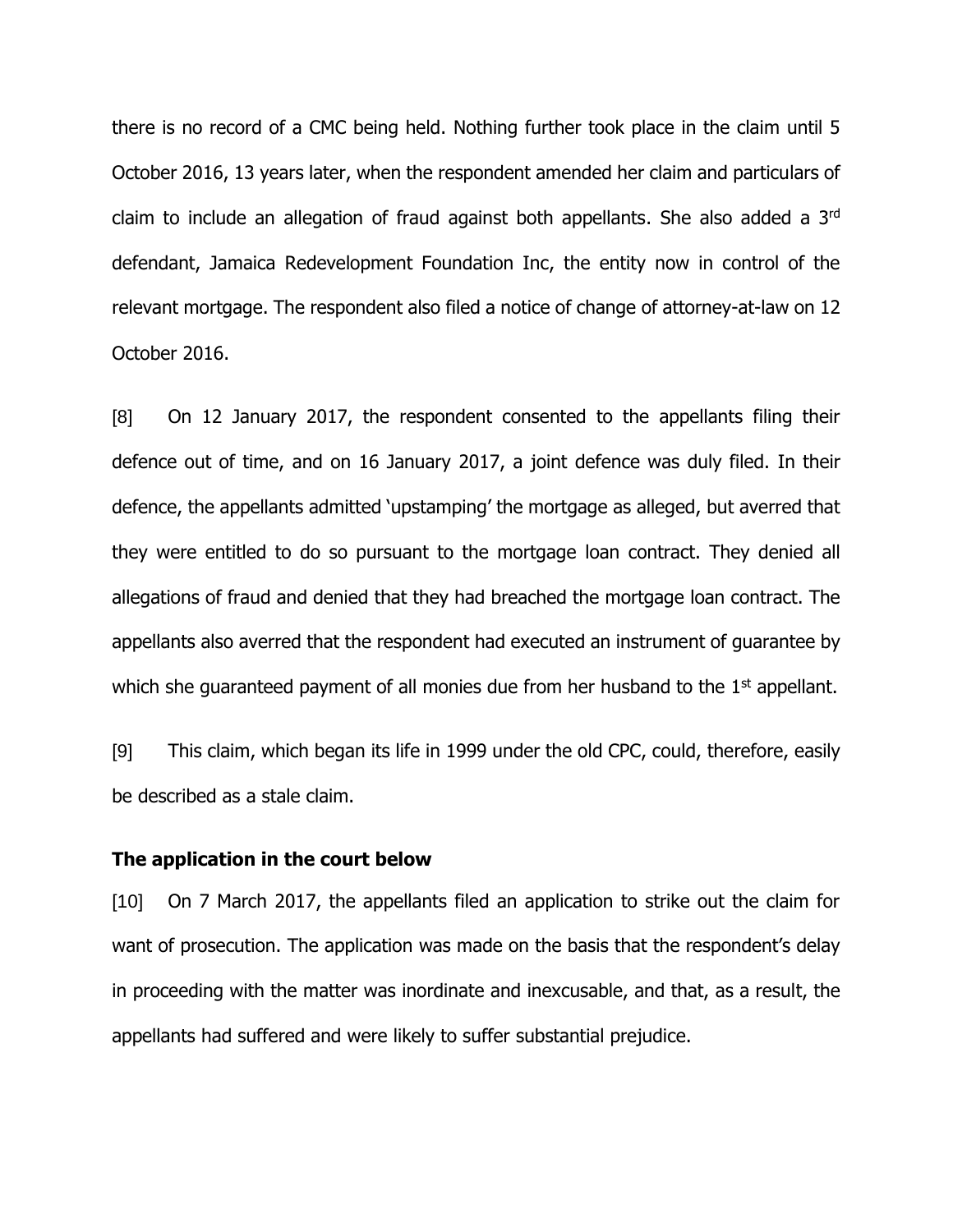[11] The application was supported by the affidavit of Errol Campbell, who was at the time, a director of the  $1<sup>st</sup>$  appellant and general manager of the  $2<sup>nd</sup>$  appellant. Mr Campbell deponed that, due to the fact that the allegations against the appellants involved events that allegedly occurred between September 1993 and July 1998, the appellants would necessarily have to rely on the employee(s) of the  $1<sup>st</sup>$  appellant who had dealt with the respondent's loan account, as well as documents that were in the possession of the 1<sup>st</sup> appellant at the material time. He also deponed that as a result of the inordinate delay in prosecuting the claim, the appellants were no longer in a position to produce these witnesses or documents in support of their defence, as they no longer had any files or documents in relation to the  $1<sup>st</sup>$  appellant's operations during the material time, including those in respect of the respondent's loan. He also deponed that the 1<sup>st</sup> appellant did not 'know of or how to contact' any of the employees who would be in a position to respond to the factual allegations. Further, even if those employees could be found, he asserted, it would be very likely that, due to the length of the delay, their memories would have faded.

[12] It was further averred that on or around 30 September 1996, the 1st appellant had ceased operations as a bank and came under the control of the National Commercial Bank (NCB). At some point in 1998, a subsidiary of the  $2<sup>nd</sup>$  appellant, Recon Trust Limited, purchased certain non-performing loans and credit facilities, including the claimant's loan, from NCB. Subsequently, in 2002, the claimant's loan was reassigned to the Jamaica Redevelopment Foundation Inc, the 3<sup>rd</sup> defendant in the court below.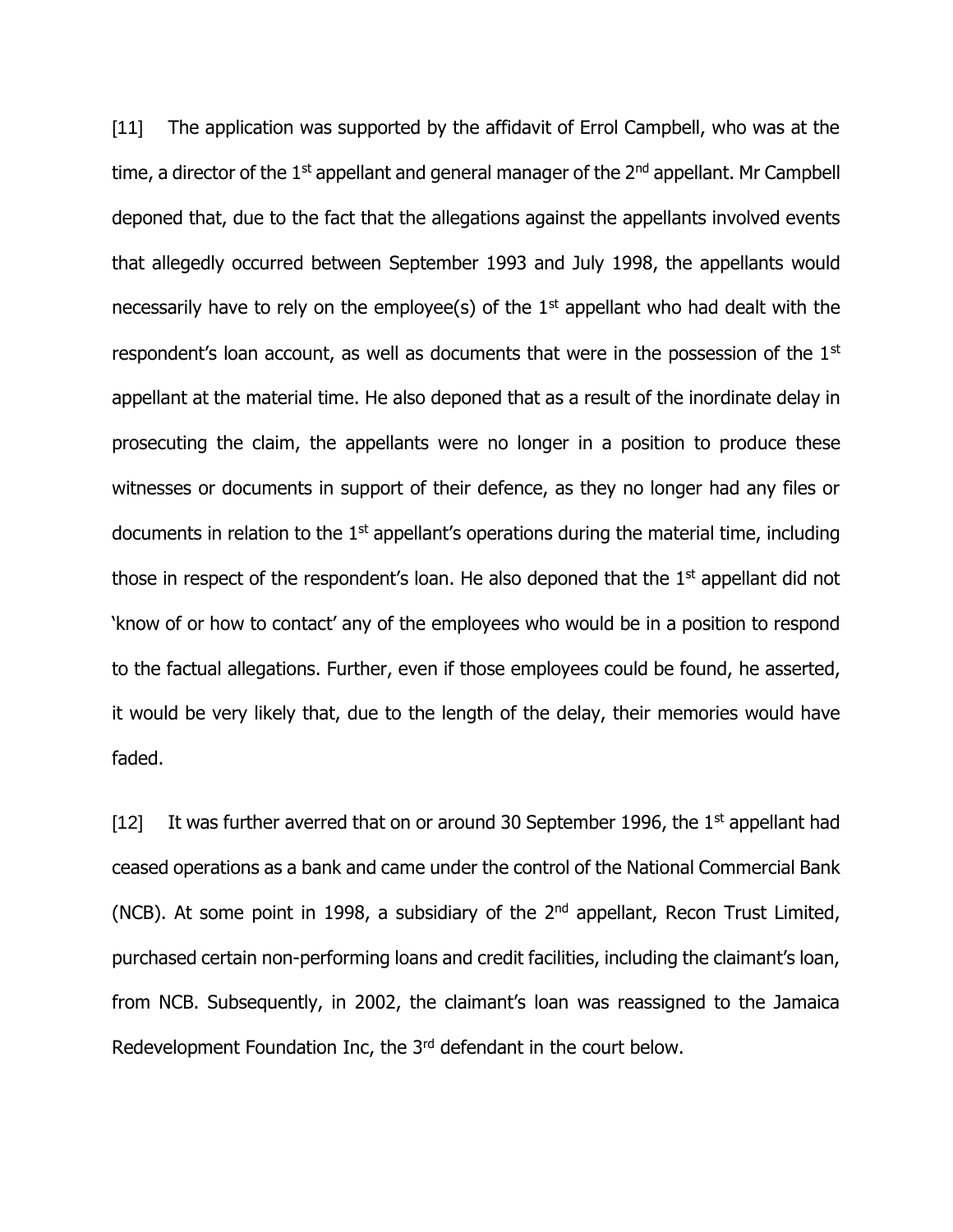[13] Mr Campbell further deponed that, as a result of these circumstances, the appellants had only been able to complete their defence by relying on documents filed in court by the respondent.

[14] Having heard the matter, the judge refused the application, and it is this refusal that is the focus of this appeal.

# **The grounds of appeal**

[15] On 27 February 2018, the appellants filed notice and grounds of appeal challenging the learned judge's order refusing their application to strike out the respondent's claim, as well as the award of costs to the respondent. The grounds of appeal filed were as

follows:

"(a) The Learned Judge erred in law when he found that the Appellants had to prove that they have been prejudiced by the delay in order to succeed in their application to strike out the claim for want of prosecution.

(b) Alternatively, the Learned Judge erred in fact when he found that the Appellants had failed to prove that they had been prejudiced by the delay.

(c) The Learned Judge erred when he found that the Appellants had to adduce evidence to show that they had taken steps to locate witnesses but had been unable to locate them in order to establish prejudice.

(d) The Learned Judge erred when he found that the Appellants could properly and fairly respond to the issues and factual allegations raised in the claim, notwithstanding the delay.

(e) The Learned Judge erred when he found that the delay was not caused by the Respondent.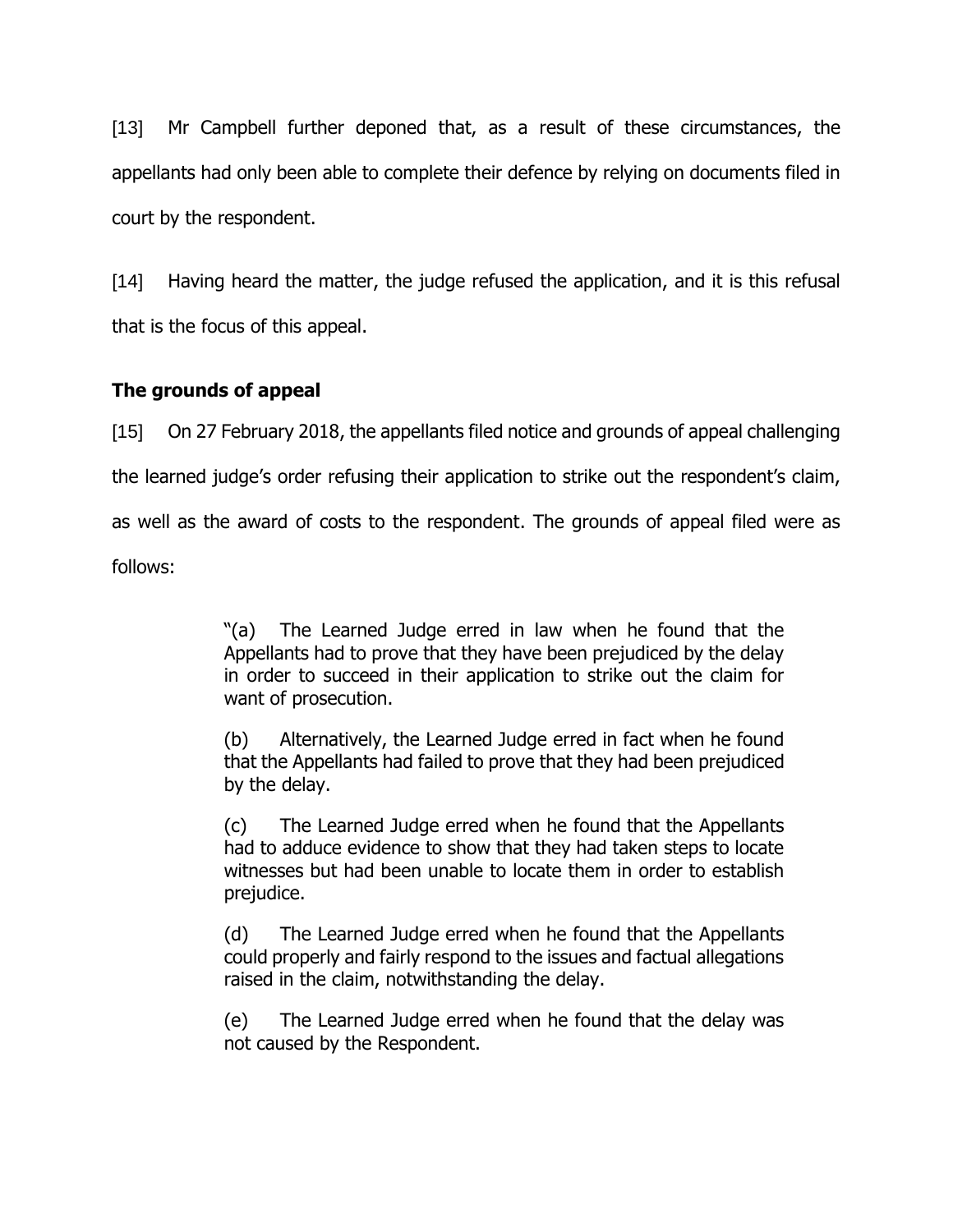(f) The Learned Judge erred when he found that where the delay is caused by administrative difficulties, such applications should be resolved in favour of a claimant."

- [16] Based on those grounds, the appellants sought orders that:
	- (a) the learned judge's order made 13 February 2018 dismissing the application to strike out the claim, be set aside;
	- (b) the claim be struck out for want of prosecution; and
	- (c) the respondent pays the costs in this court and in the court below."

### **The submissions**

A. The Appellants' submissions

[17] The appellants challenge the decision of the court below under two broad headings: (1) the reason for the delay (grounds (e) to (f)) and (2) prejudice (grounds (a) to (d)).

### (1) Reason for the delay

[18] In respect of the reason for the delay, the appellant submitted that although the judge accepted that there had been an inordinate and inexcusable delay, the judge erred when he found that this had not been caused by the respondent's inactivity, but by "administrative difficulties", and that in such cases the application should be resolved in the respondent's favour. In so doing, it was submitted, the judge failed to give sufficient weight to the factors that ought to be considered by the court in determining whether the delay was caused by the respondent or her attorney-at-law.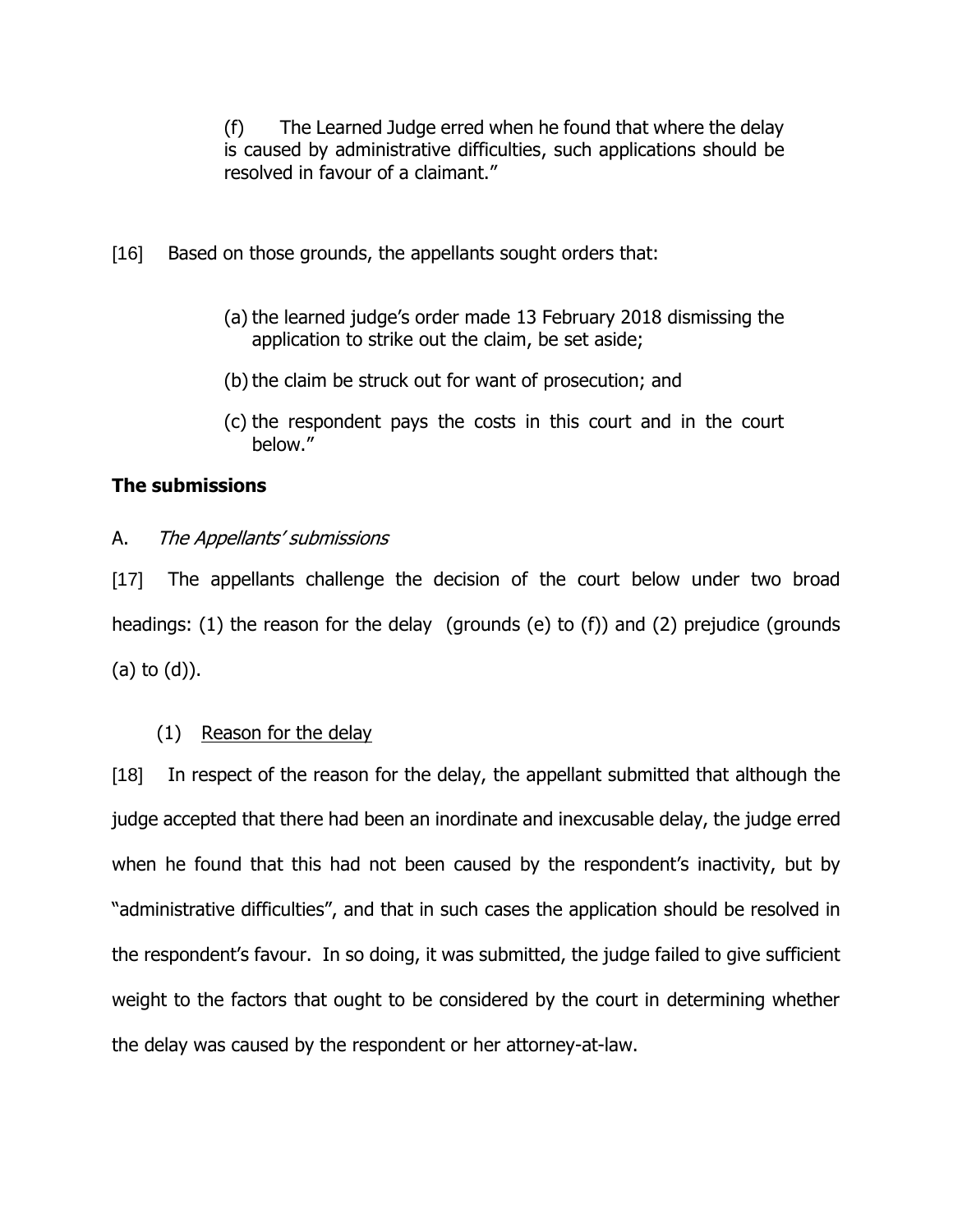[19] Relying particularly on **Reggentin v Beecholme Bakeries Ltd** [1968] 1 All ER 566, the appellants submitted that the authorities establish that a claimant has the duty to prosecute the claim expeditiously, failing which the claim may be struck out. The judge, therefore, should have taken into consideration whether the respondent had taken any or sufficient steps to prosecute the matter in a timely manner. In that respect, the evidence before the court, was that for almost 13 years the respondent took no steps whatsoever to progress the matter. This, counsel argued, was an inordinate delay that could not be justified by praying in aid the failure of the Registrar of the Supreme Court to set a CMC date. Such excuses, it was contended, have been consistently rejected by our courts. The cases of **Spurgeon Reid v Corporal Lobban and the Attorney General for Jamaica** (unreported), Supreme Court, Jamaica, Suit No CL 1989/R-014, judgment delivered 12 June 2001, at page 7, **Heather Reid v Hendrick Smellie and Glastone Thayne**, (unreported), Supreme Court, Jamaica, Claim No 2004 HCV 01625, judgment delivered 26 March 2010, and **Arawak Woodworking Establishment Ltd v Jamaica Development Bank Ltd** [2010] JMCA App 6, were relied on by counsel in support of this contention.

[20] Counsel submitted that the judge further erred, because his conclusion that delay caused by administrative difficulties should be resolved in favour of the claimant was inconsistent with the inherent power of the court to dismiss a claim for want of prosecution, as well as the overriding objective.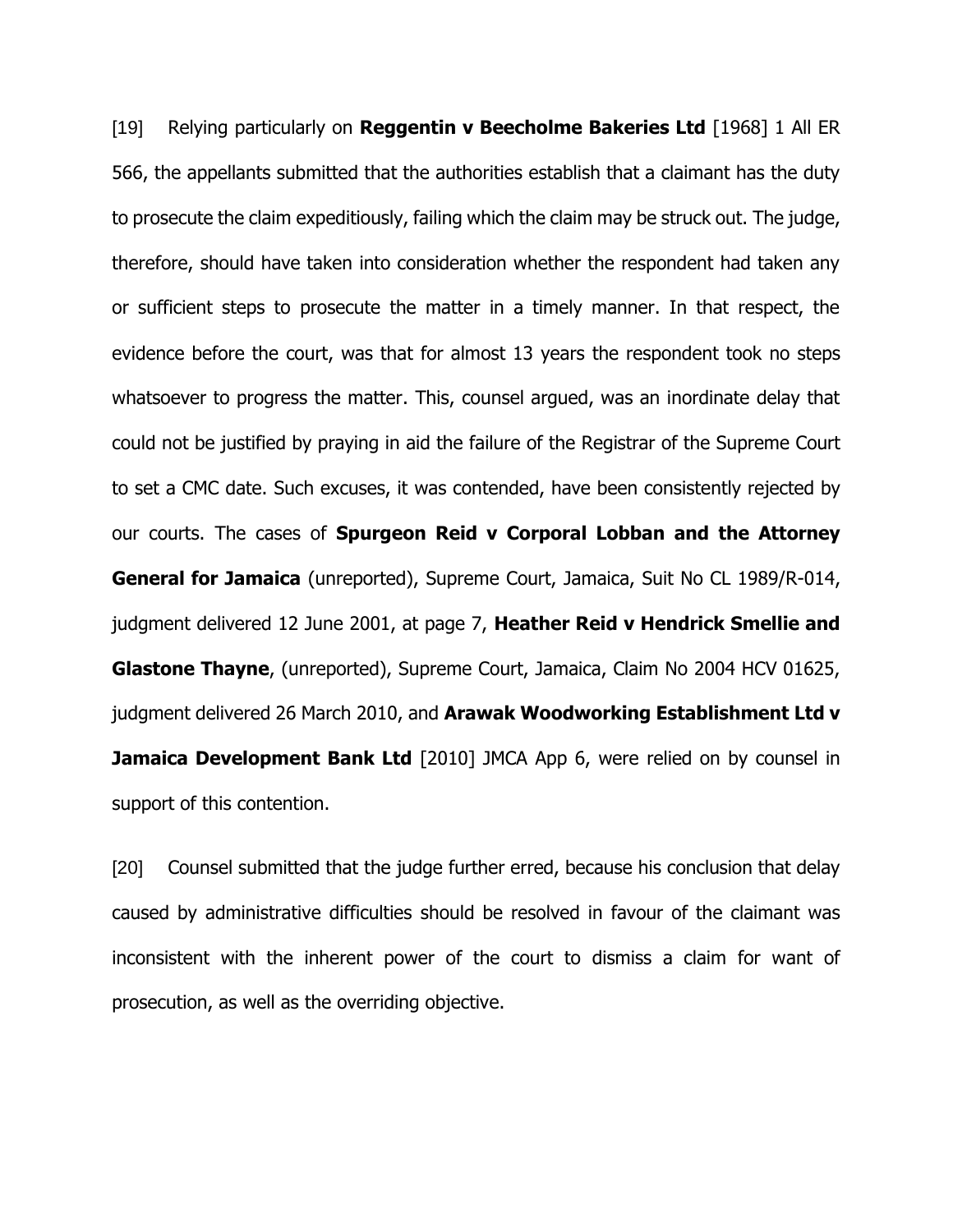[21] The appellants relied on the dicta of Lord Woolf in **Grovit and Others v Doctor and Others** [1997] 1 All ER 417, at page 424, for the principle that where there has been no action taken by a claimant to pursue the claim, this can amount to an abuse of the court's process, and the court may dismiss the action for want of prosecution.

### (2) Prejudice

[22] The appellants complained that the judge wrongly found that the appellants had failed to prove that they had been prejudiced by the delay, and that to establish prejudice, the appellants were required to adduce evidence to show that they had taken steps to locate the witnesses but had been unsuccessful in doing so. Counsel further submitted that the learned judge also fell into error when he held that the appellants could properly and fairly respond to the issues and factual allegations raised in the claim, notwithstanding the delay.

[23] Counsel relied on the decision of this court in **Wood v H G Liquors Ltd and Anor** (1995) 48 WIR 240, at page 255, and submitted that in order to succeed in an application to strike out a claim for want of prosecution, the applicant need only satisfy the following two conditions:

"(a) there has been inordinate and inexcusable delay; and

(b) as a result of the delay there is a substantial risk that it is not possible to have a fair trial or the delay is likely to cause or to have caused serious prejudice to the defendants."

[24] Therefore, counsel for the appellants submitted, a claim may be struck out for want of prosecution, if it is shown that, as a result of the delay, there is a substantial risk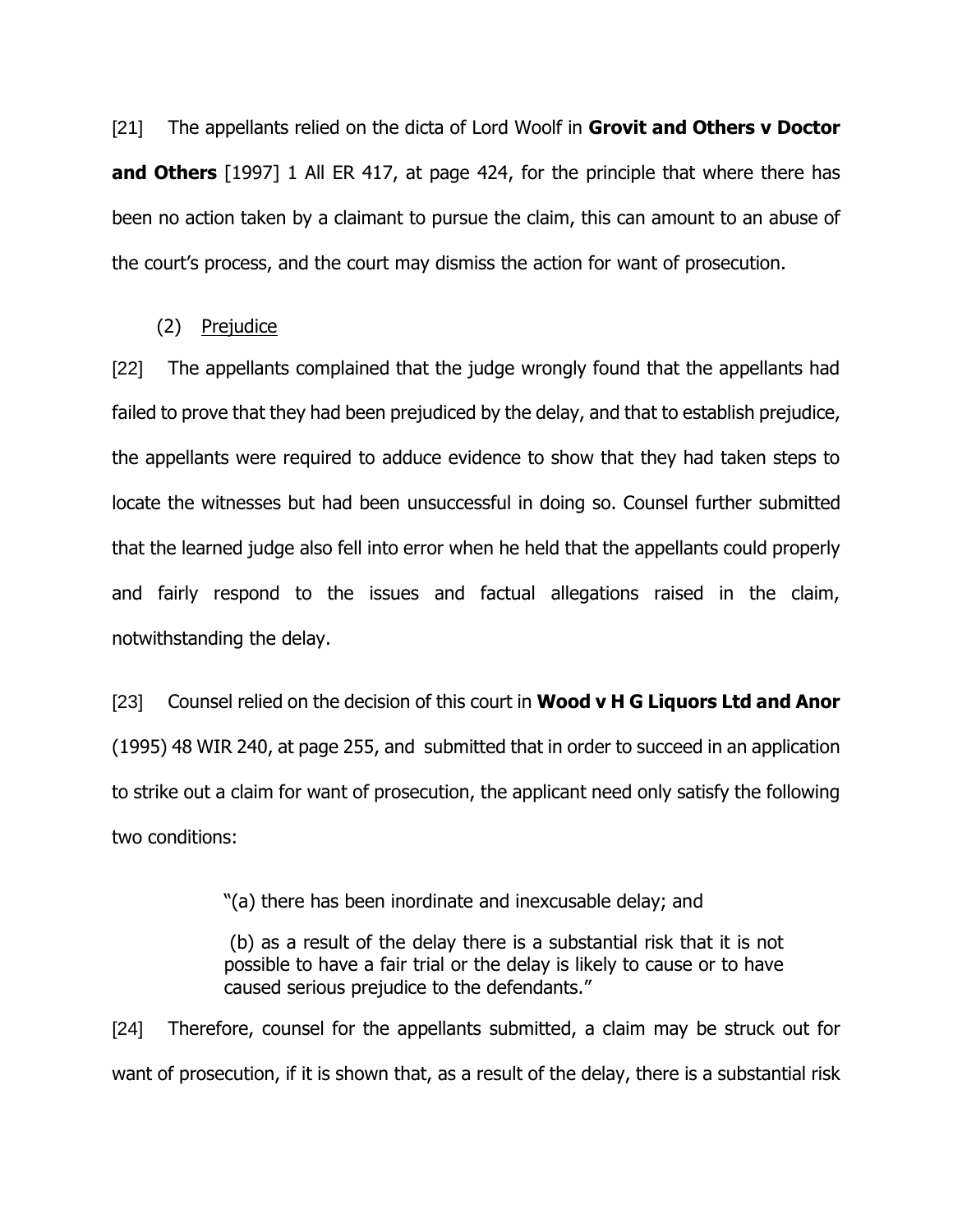that there would not be a fair trial, or that the delay is likely to cause or has caused serious prejudice to the defendants. Thus, it was submitted, the appellants did not have to prove actual prejudice in order to succeed in an application to strike out the claim for want of prosecution.

[25] The appellants also relied on the reasoning in **West Indies Sugar v Stanley Minnell** (1993) 30 JLR 542 and **Alcan Jamaica Company v Herbert Johnson and Idel Thompson Clarke** (unreported), Court of Appeal, Jamaica, Supreme Court Civil Appeal No 20/2003, judgment delivered 30 July 2004, at pages 22-23, for the proposition that the length of the delay in and of itself is evidence that there is a substantial risk that a fair trial is not possible. The House of Lords decision of **Birkett v James** [1977] 2 All ER 801, was also relied on in this regard.

[26] Counsel for the appellants submitted, therefore, that the respondent's failure to do anything to move the matter along for 13 years is more than sufficient to show that there is a substantial risk that justice could not be done in this case, especially considering the shorter periods of delay held to be unacceptable in the aforementioned cases, being between four and 11 years.

[27] Further, and in any event, it was submitted, the appellants did in fact prove actual prejudice, as the unchallenged evidence before the court below was that, due to the inordinate delay, the appellants are not now in a position to produce documents or witnesses to assist in their defence, nor do they know how to contact any of the relevant employees. There was also evidence before the court that, as was asserted, even if those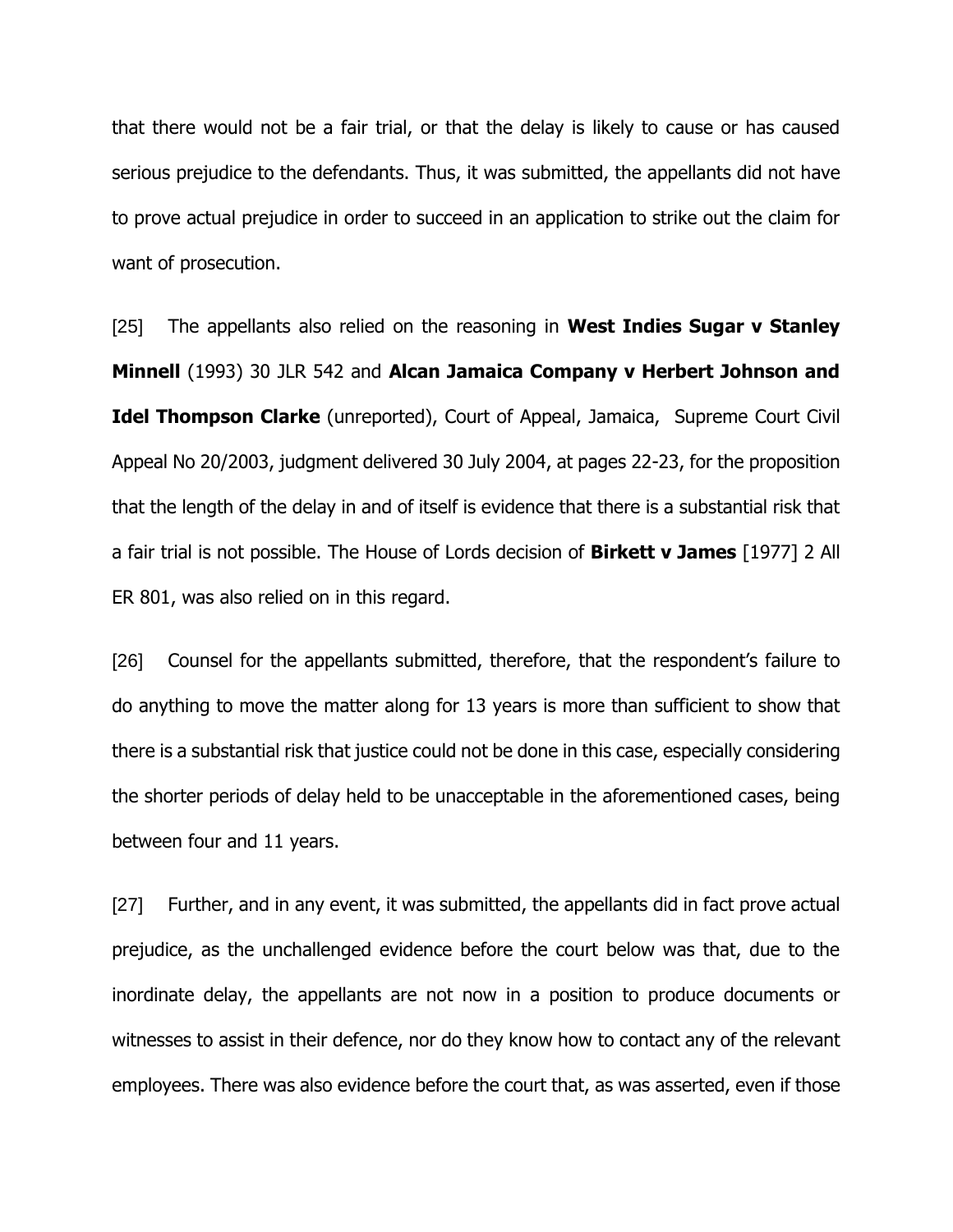employees could be found, it is very likely that their memories would have faded due to the length of time that has passed since the material events.

[28] Counsel for the appellants also asserted that, furthermore, there was no need for the appellants to give evidence that they had taken steps to locate the witnesses and had been unsuccessful, as such a requirement would undoubtedly cause more prejudice to the appellants in having to incur expense to try to identify and locate them. Counsel relied on the decision of this court in **Port Services Ltd v Mobay Undersea Tours Ltd and Fireman's Fund Insurance Company** (unreported), Court of Appeal, Jamaica, Supreme Court Civil Appeal No 18/2001, judgment delivered 11 March 2002. Consequently, it was submitted, the appellants had proven actual and potential prejudice in the court below and the learned judge had plainly erred.

#### B. The Respondent's submissions

[29] Counsel for the respondent, Mr Braham QC, submitted that the learned judge was correct to dismiss the application, as, while there had been a delay in the matter, there was no evidence that this was due to any action or inaction on the part of the respondent. In fact, it was asserted, the delay was caused by an administrative failure on the part of the court, as well as the failure of the appellants to file their defence in a timely manner.

[30] In that regard, it was submitted that although the respondent had duly requested by letter that a CMC date be set, and a notice was issued for the CMC to take place 11 November 2005, none was held. Queen's Counsel argued that it was the duty of the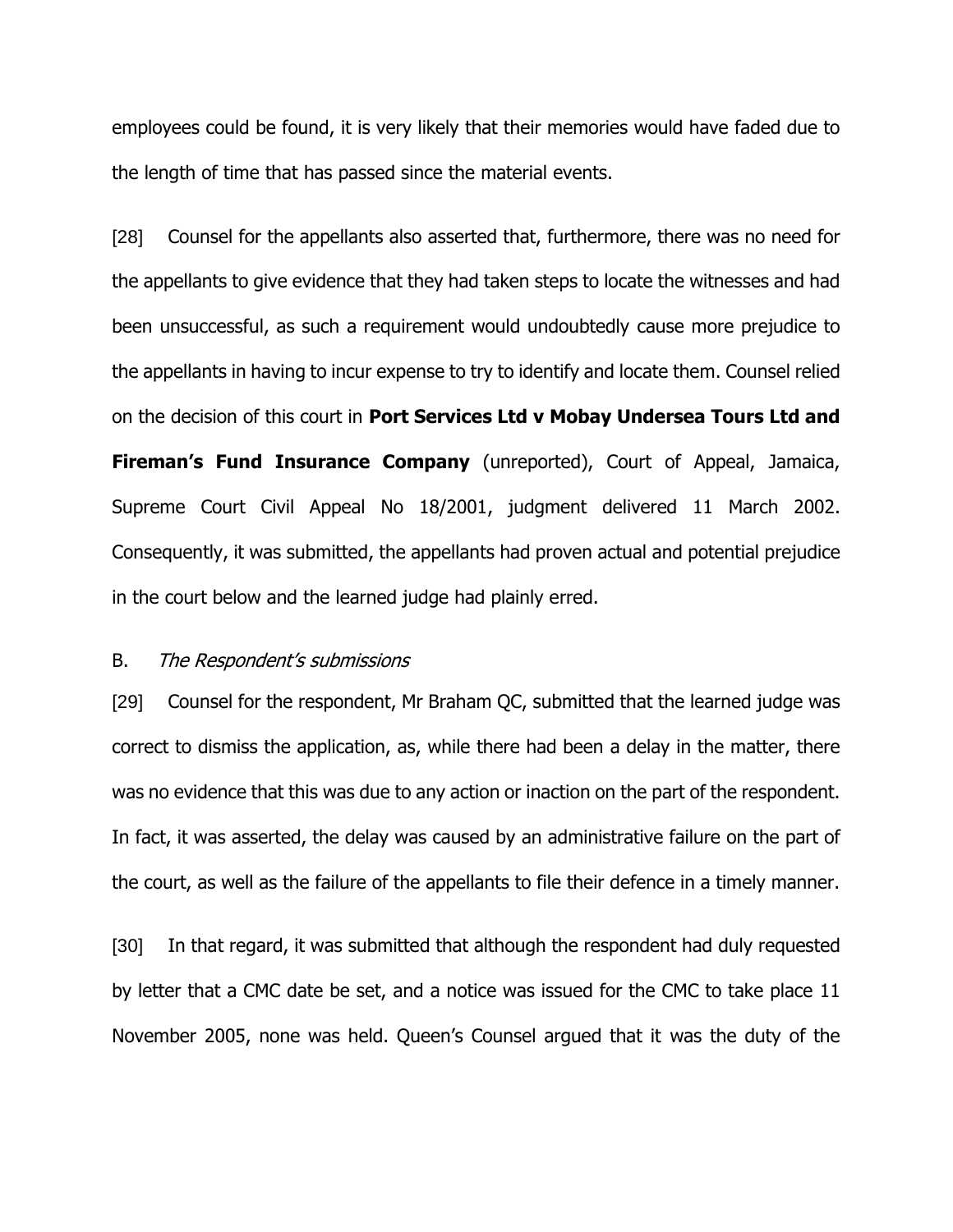registrar of the court, particularly under the new regime, to set the requisite date so that the parties could proceed.

[31] Further, it was submitted, although appearances for both appellants had been entered in October of 1999, between the years of 1999 and 2017, the appellants filed no defence, and were, therefore, substantially responsible for the delay.

[32] In respect of the appellants' contention that they have suffered prejudice, Queen's Counsel urged the court to consider that the appellants were in fact able to obtain instructions in order to file their defence. Consequently, it was submitted, the judge was not plainly wrong in his decision and the appeal should, therefore, be dismissed.

### **The issues raised in this appeal**

[33] From the grounds of appeal filed and the submissions of counsel for both sides, it can be gleaned that the sole issue for this court to contend with is whether the judge was plainly wrong to refuse the appellants' application to dismiss the claim for want of prosecution. In making that determination this court must, of necessity, determine the following questions:

- 1) was the inordinate delay substantially caused by the respondent? (grounds e-f)
- 2) were the appellants required to prove that they had been prejudiced by the delay, and if so: (a) was there sufficient evidence to show that they had been so prejudiced; and (b) were the appellants required to show what actual steps they took to locate the witnesses? (grounds a-d)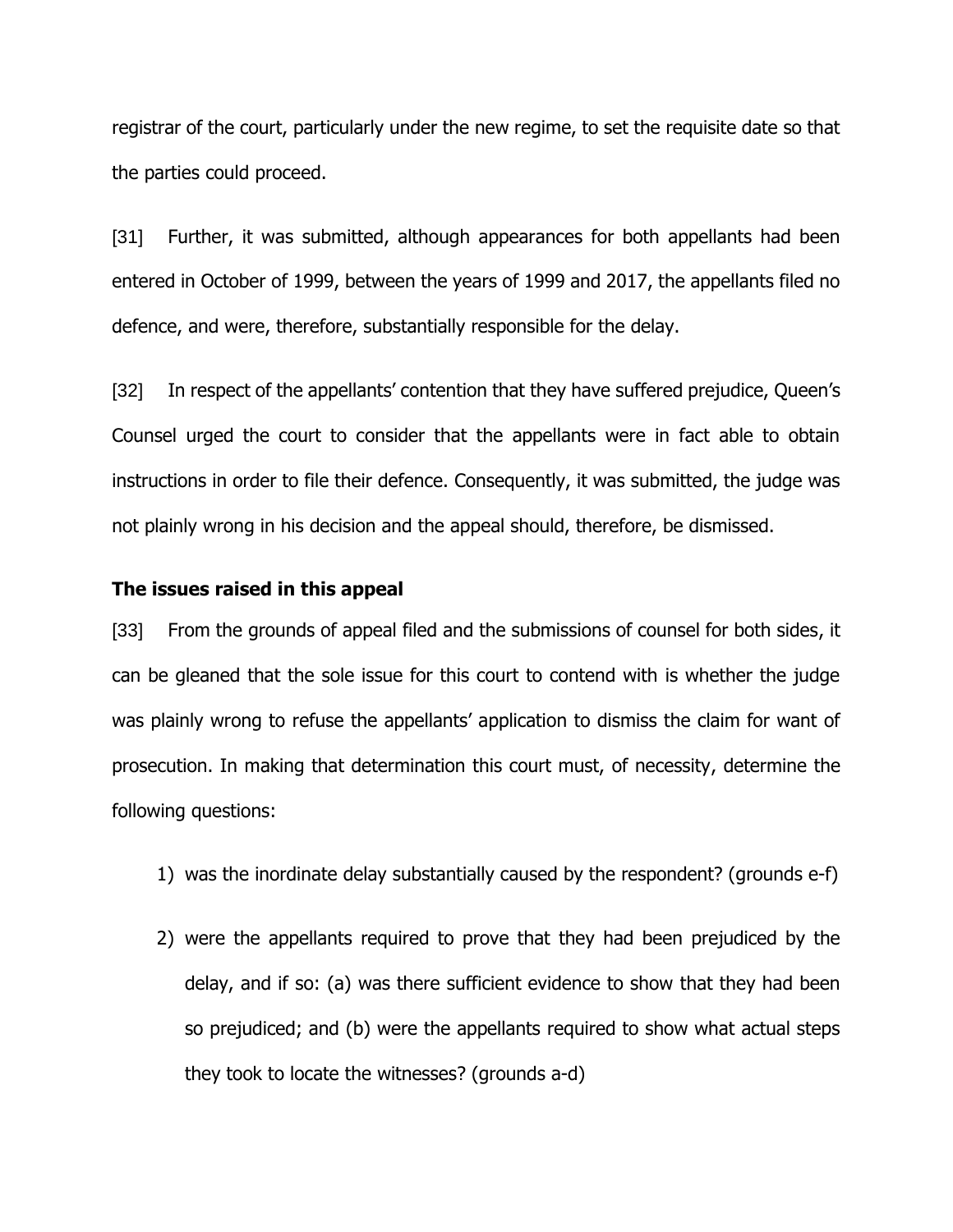## **Discussion**

# **The court's jurisdiction to dismiss an action for want of prosecution**

[34] Before embarking on a discussion of the individual issues, it may be useful to distil the applicable principles which govern a determination by any court in this jurisdiction to dismiss a claim for want of prosecution. Every court of competent jurisdiction has an inherent jurisdiction to dismiss a matter for want of prosecution. However, in order to do so, the court must be satisfied that there has been a default that was, to use the language often used in decisions made under the old rules, "intentional and contumelious", or that there has been an inordinate and inexcusable delay on the part of a claimant or his/her lawyers, and that such delay will give rise to a substantial risk that it is not possible to have a fair trial of the action, or, that the delay is likely to cause or have caused serious prejudice to the defendant(s). The principles which are to inform any such determination are those stated in **Allen v Sir Alfred McAlpine & Sons** [1968] 1 All ER 543, particularly at 547, which were reiterated and restated by Lord Diplock in **Birkett v James,** and approved and applied in this jurisdiction in several cases, including the Privy Council decision of **Warshaw, Gillings and Alder v Drew** (1990) 27 JLR 189.

[35] In **Allen v Sir Alfred McAlpine** Lord Denning MR, at page 547, stated as follows:

"The principle on which we go is clear: when the delay is prolonged and inexcusable, and is such as to do grave injustice to one side or the other, or to both, the court may in its discretion dismiss the action straight away, leaving the plaintiff to his remedy against his own solicitor who has brought him to this plight."

[36] At page 553 of the same case, Diplock LJ (as he then was) gave his opinion as follows: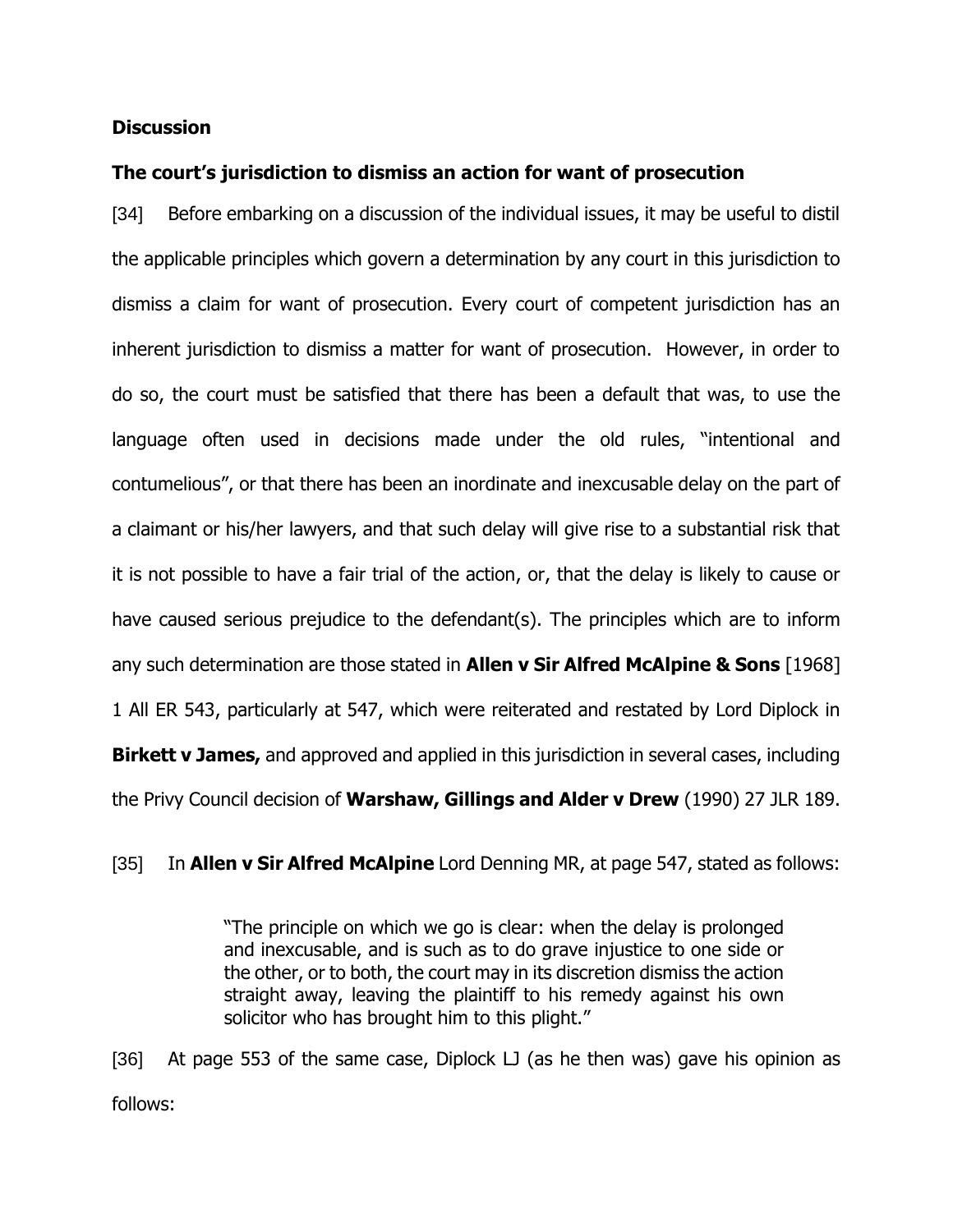"Moreover, where the case is one in which at the trial disputed facts will have to be ascertained from oral testimony of witnesses recounting what they then recall of events which happened in the past, memories grow dim, witnesses may die or disappear. The chances of the court's being able to find out what really happened are progressively reduced as time goes on. This puts justice to the hazard. If the trial is allowed to proceed, this is more likely to operate to the prejudice of the plaintiff on whom the onus of satisfying the court as to what happened generally lies. There may come a time, however, when the interval between the events alleged to constitute the cause of action and the trial of the action is so prolonged that there is a substantial risk that a fair trial of the issues will be no longer possible. When this stage has been reached, the public interest in the administration of justice demands that the action should not be allowed to proceed."

[37] It has long been accepted that the Supreme Court has an inherent jurisdiction to

protect itself from abuse of its processes by litigants who file actions with no intention to

prosecute them. In this regard, in **Wood v H G Liquors Ltd,** this court, per Gordon JA,

cited with approval the following passage from **Bremer Vulkan Schiffbau &**

**Maschinenfabrik v South India Shipping Corporation Ltd** [1981] 2 WLR 141, page

147, which I think is so apt:

"The High Court's power to dismiss a pending action for want of prosecution is but an instance of a general power to control its own procedure so as to prevent its being used to achieve injustice. Such a power is inherent in its constitutional function as a court of justice. Every civilised system of government requires that the state should make available to all its citizens a means for the just and peaceful settlement of disputes between them as to their respective legal rights. The means provided are courts of justice to which every citizen has a constitutional right of access in the role of plaintiff to obtain the remedy to which he claims to be entitled in consequence of an alleged breach of his legal or equitable rights by some other citizen, the defendant. Whether or not to avail himself of this right of access to the court lies exclusively within the plaintiff's choice; if he chooses to do so, the defendant has no option in the matter; his subjection to the jurisdiction of the court is compulsory. So, it would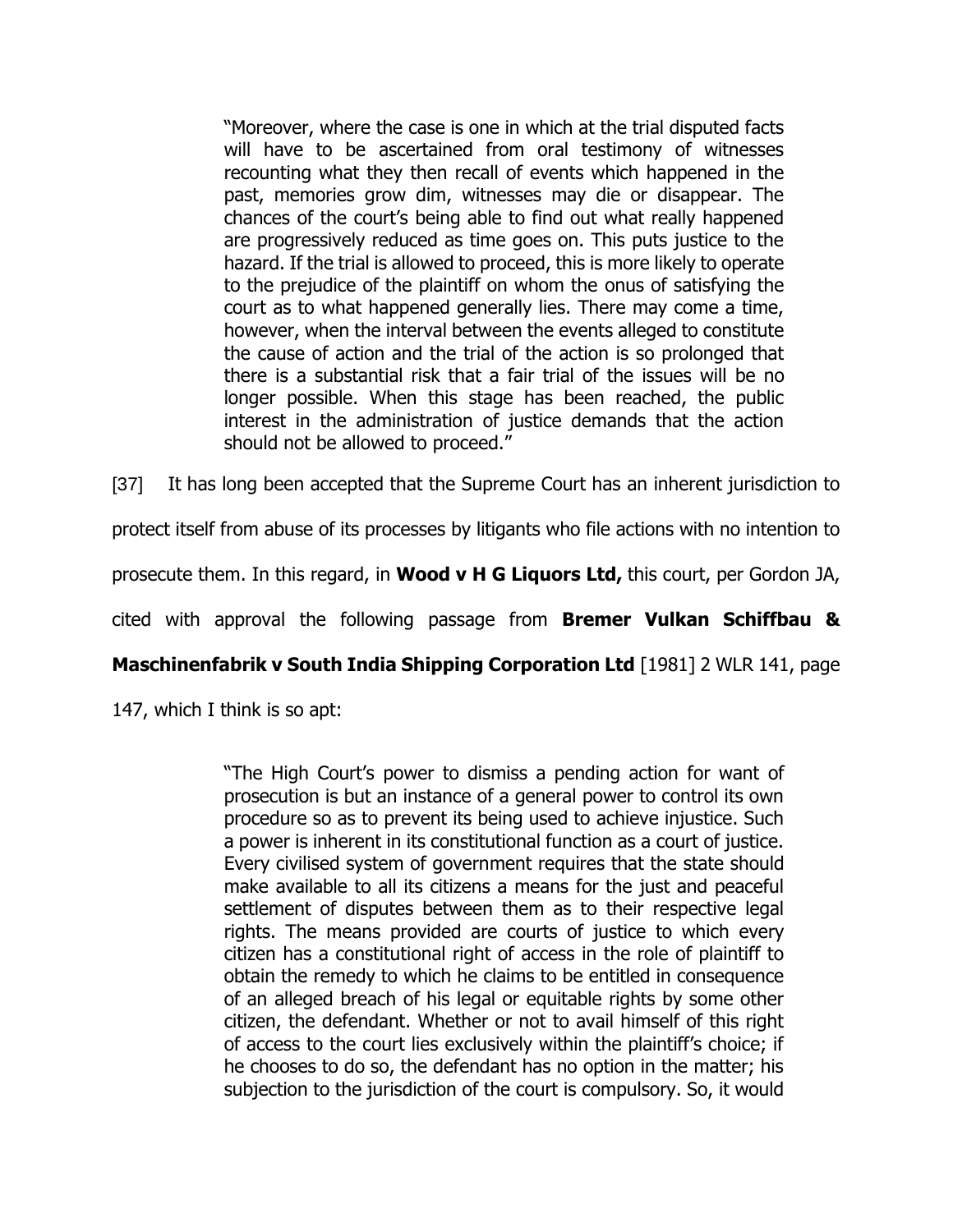stultify the constitutional role of the High Court as a court of justice if it were not armed with power to prevent its process being misused in such a way as to diminish its capability of arriving at a just decision of the dispute.

The power to dismiss a pending action for want of prosecution in cases where to allow the action to continue would involve a substantial risk that justice could not be done is thus properly described as an "inherent power" the exercise of which is in the "inherent jurisdiction" of the High Court. It would I think be conducive to legal clarity if it [sic] use of these two expressions were confined to the doing by the court of acts which it needs must have the power to in order to maintain its character as a court of justice."

[38] In **Birkett v James**, Lord Diplock, at page 805, stated the criteria for

consideration by a court in determining whether to dismiss for want of prosecution as

follows:

"The power should be exercised only where the court is satisfied either: (1) that the default has been intentional and contumelious, eg disobedience to a peremptory order of the court or conduct amounting to an abuse of the process of the court; **or (2)(a) that there has been inordinate and inexcusable delay on the part of the plaintiff or his lawyers, and (b) that such delay will give rise to a substantial risk that it is not possible to have a fair trial of the issues in the action or is such as is likely to cause or to have caused serious prejudice to the defendants either as between themselves and the plaintiff or between each other or between them and a third party**." (Emphasis added)

[39] In **Grovit v Doctor**, the House of Lords further examined the principles dealing with the striking out of an action for abuse of process, and decided that the court could invoke its inherent power to do so without the need to establish a want of prosecution. The House of Lords approved the approach in **Birkett v James** (subject to any changes affecting those principles which may have been brought about by the new Civil Procedure Rules).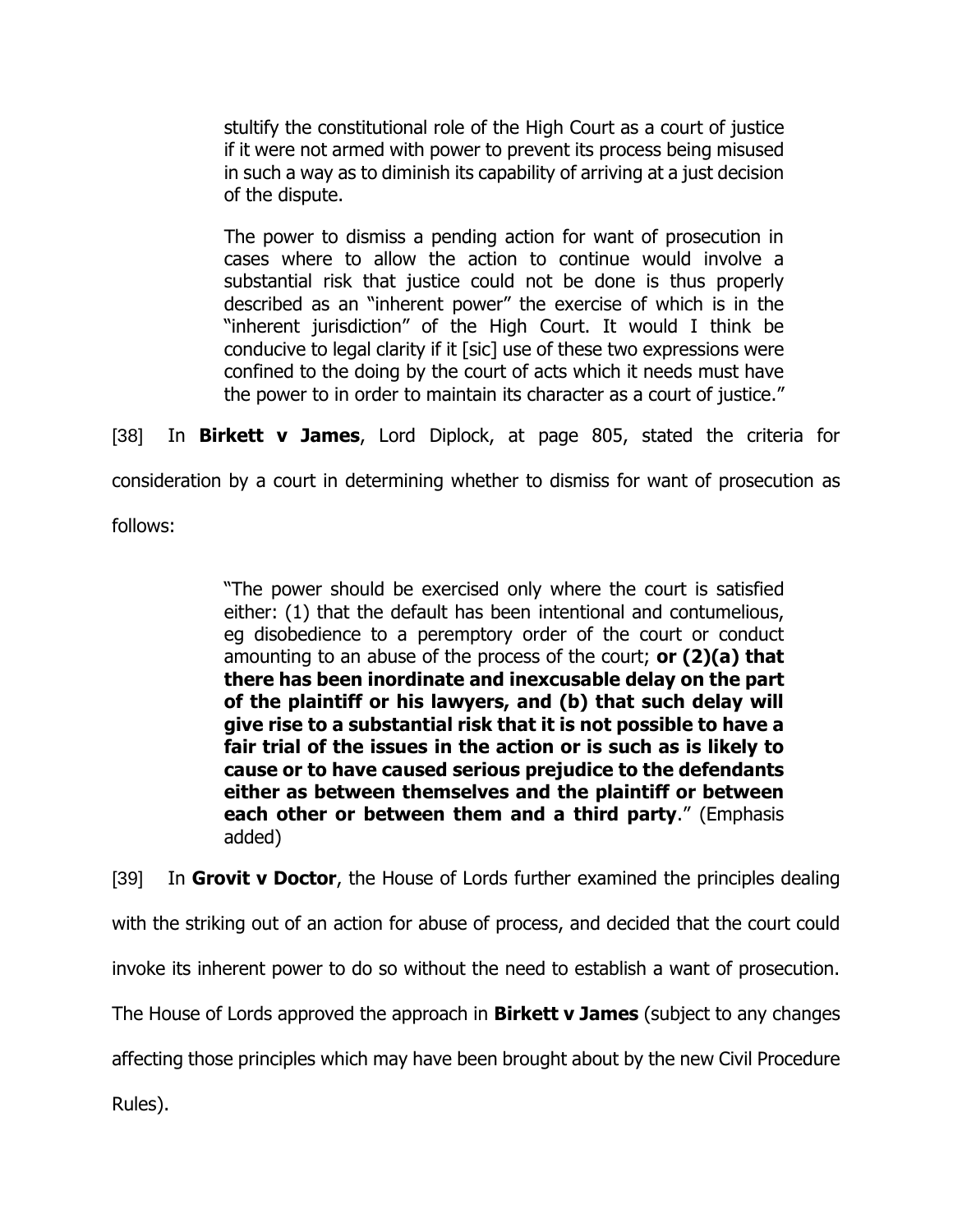[40] In **Grovit v Doctor,** the House of Lords found that the plaintiffs' inactivity was an abuse of process, and on this basis alone the court was justified to dismiss proceedings without resort to establishing a want of prosecution under the **Birkett v James** principle. Lord Woolf put it this way:

> "To commence and to continue litigation which you have no intention to bring to conclusion can amount to an abuse of process. Where this is the situation the party against whom the proceedings is brought is entitled to apply to have the action struck out and if justice so required (which will frequently be the case) the courts will dismiss the action. The evidence which was relied on to establish the abuse of process may be the plaintiff's inactivity. The same evidence will then no doubt be capable of supporting an application to dismiss for want of prosecution. However, if there is an abuse of process, it is not strictly necessary to establish want of prosecution under either of the limbs identified by Lord Diplock in **Birkett v James**. In this case once the conclusion was reached that the reason for the delay were [sic] one which involve abusing the process of the court in maintaining proceedings when there was no intention of carrying the case to trial the court were [sic] entitled to dismiss the proceedings."

[41] These principles have been repeatedly applied by the courts in this jurisdiction. In

the present appeal, this court is only concerned with the second of the principles set out

by Lord Diplock in **Birkett v James**, as there was no allegation by the appellants of an

abuse of the process of the court by the respondent.

# **The basis upon which an appellate court will interfere with the exercise of a judge's discretion**

[42] In considering the issues in this appeal, I bear in mind that this court may only interfere with the exercise of the discretion of the learned judge in the court below, where it is clear that the judge was plainly wrong, had come to a finding based on a misunderstanding of the law or evidence, or had made a decision of such a nature which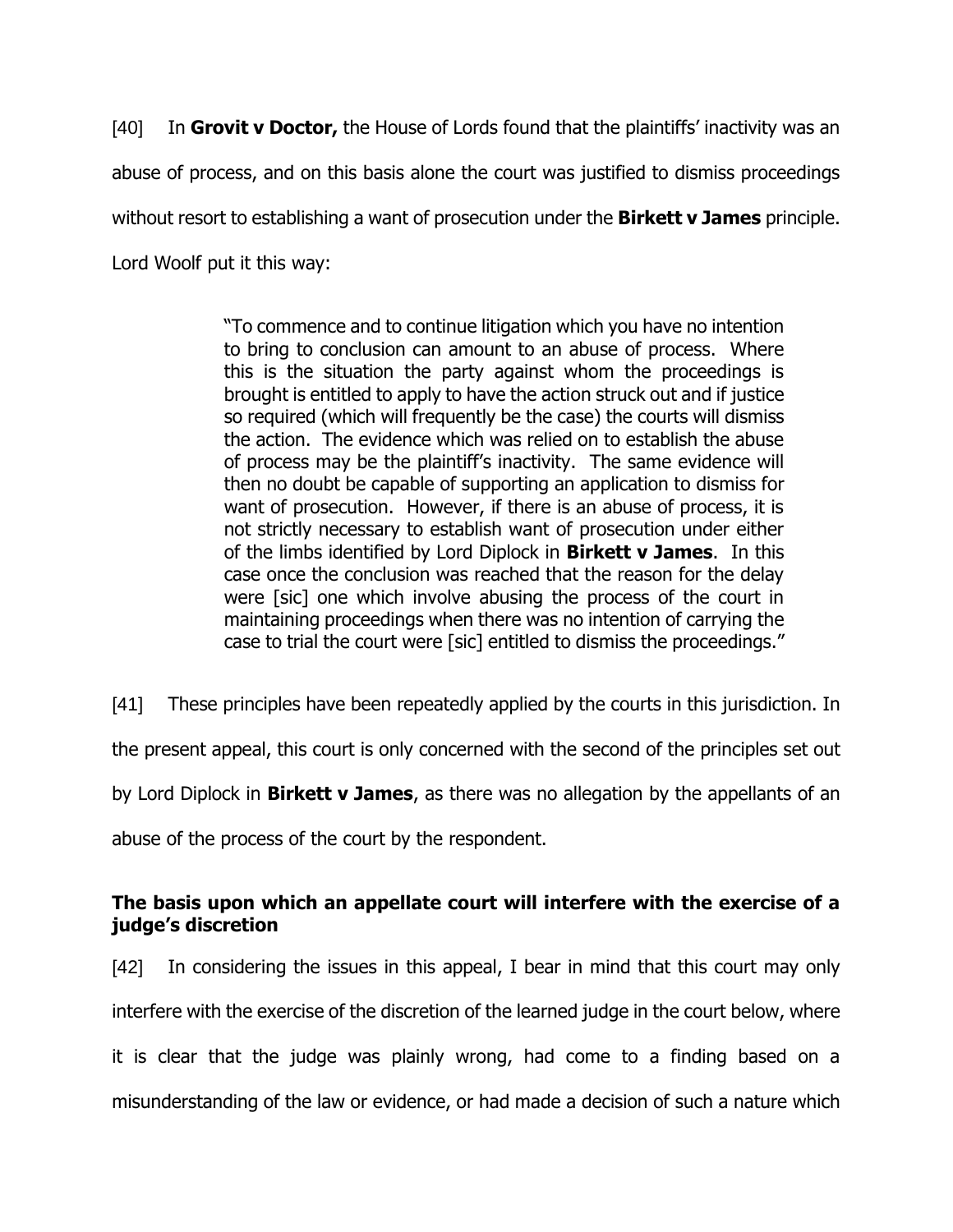no judge, regardful of his or her duty, would have come to (see **The Attorney General of Jamaica v John Mackay** [2012] JMCA App 1, para. [20]).

[43] Equally, if this court is satisfied that the judge erred in principle by giving weight to irrelevant considerations, or failed to take account of relevant factors, the decision may be set aside on that basis also (see the approach taken in **Ward v James** [1966] 1 QB 273 at 293).

[44] In the absence of the judge's written reasons as to why he exercised his discretion in the manner he did, this court may determine, simply by the way he has decided the case based on the evidence before him, whether the judge correctly exercised his discretion to refuse to dismiss the claim for want of prosecution, or whether he erred in one way or the other. I am assisted in this exercise by the submissions of counsel on both sides, which seem to be *ad idem* as to at least some of the reasons why the judge refused the application. I will, therefore, address the issues with that in mind.

### (1) Was the inordinate delay substantially caused by the respondent (grounds e-f)

[45] Undoubtedly, the delay in prosecuting this case has been inordinate, and there is no dispute as to that fact. By the time of the filing of the application to strike out in 2017, between the date of the respondent's request for the CMC and the filing of the respondent's amended claim in 2016, 13 years had elapsed in which no action at all had been taken by the respondent to progress the matter. This is compounded by the fact that a total of 18 years had passed since the filing of the writ in September of 1999, and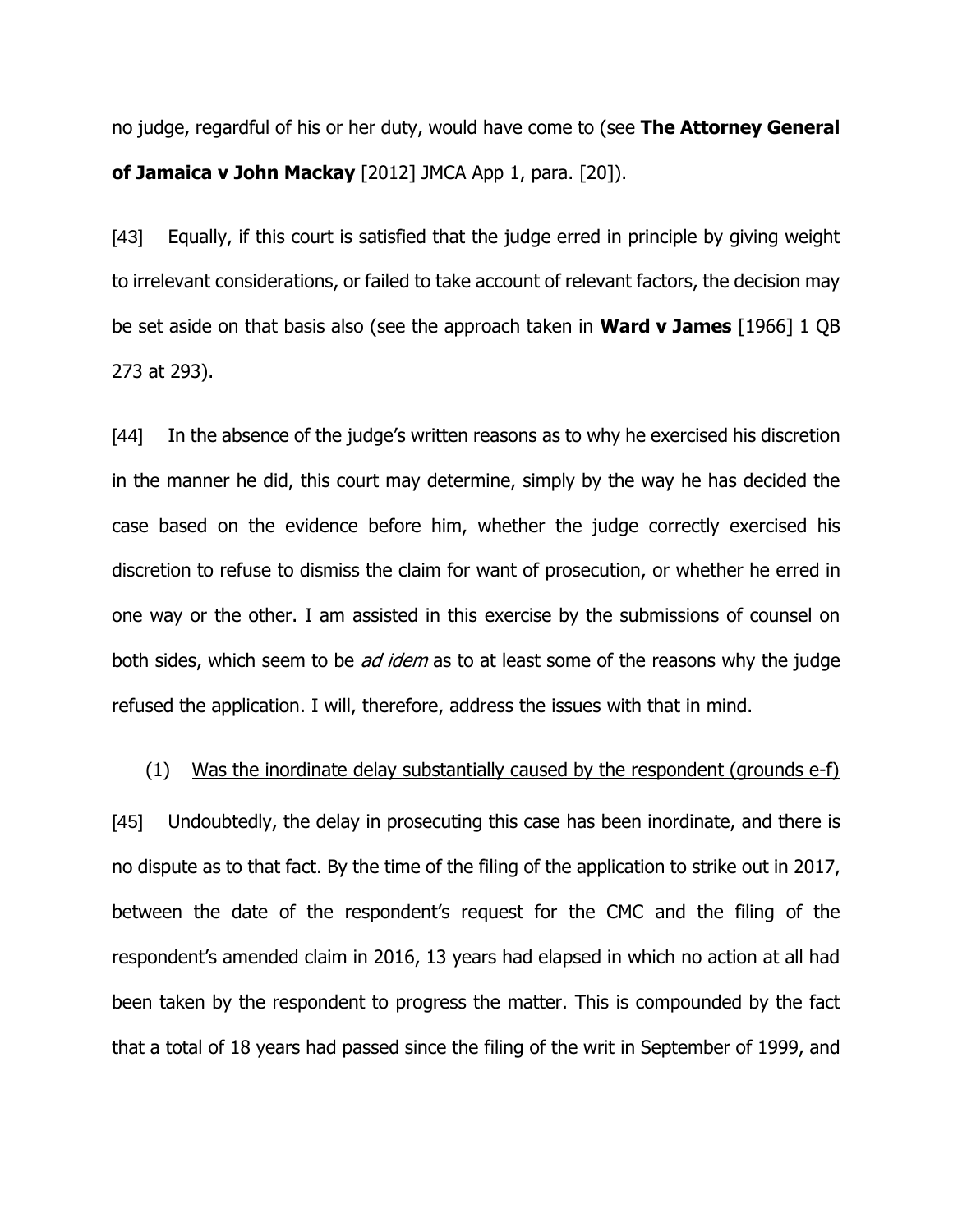19 years since the cause of action would have arisen in 1998, when the impugned mortgage loan was 'upstamped'.

[46] In fact, from the outset there was delay in this claim, as, after the claim commenced in 1999 it went dormant for about four years, until a CMC was requested of the Registrar of the Supreme Court under the transitional rules in December 2003 (otherwise it would have automatically been struck out). A notice for the CMC was issued by the Registrar with a date for it to be held, but for reasons unknown it was not held. The respondent did nothing further to pursue the claim until 12 October 2016 when the claim was amended. That was almost 13 years later. On the other hand, other than entering an appearance, the appellants took no action in the matter until 2016 when they entered a defence to the amended claim.

[47] The respondent would have us believe that it is the appellants who are substantially responsible for the delay. This, I would say right off the bat, is a surprising submission, since it is the respondent who brought the claim, and who had applied for and received from the Registrar of the Supreme Court, the date, time and place fixed for a CMC to be held.

[48] Although the respondent does not dispute the delay, it has been argued that the delay was not due to any fault of her own or of her advisers, but rather due on the one part to an administrative failure of the court to set the date for the CMC, and on the other, the failure of the appellants to file their defence in a timely manner. To this, the appellants have said the failure of the court to set a CMC date is no excuse, and does not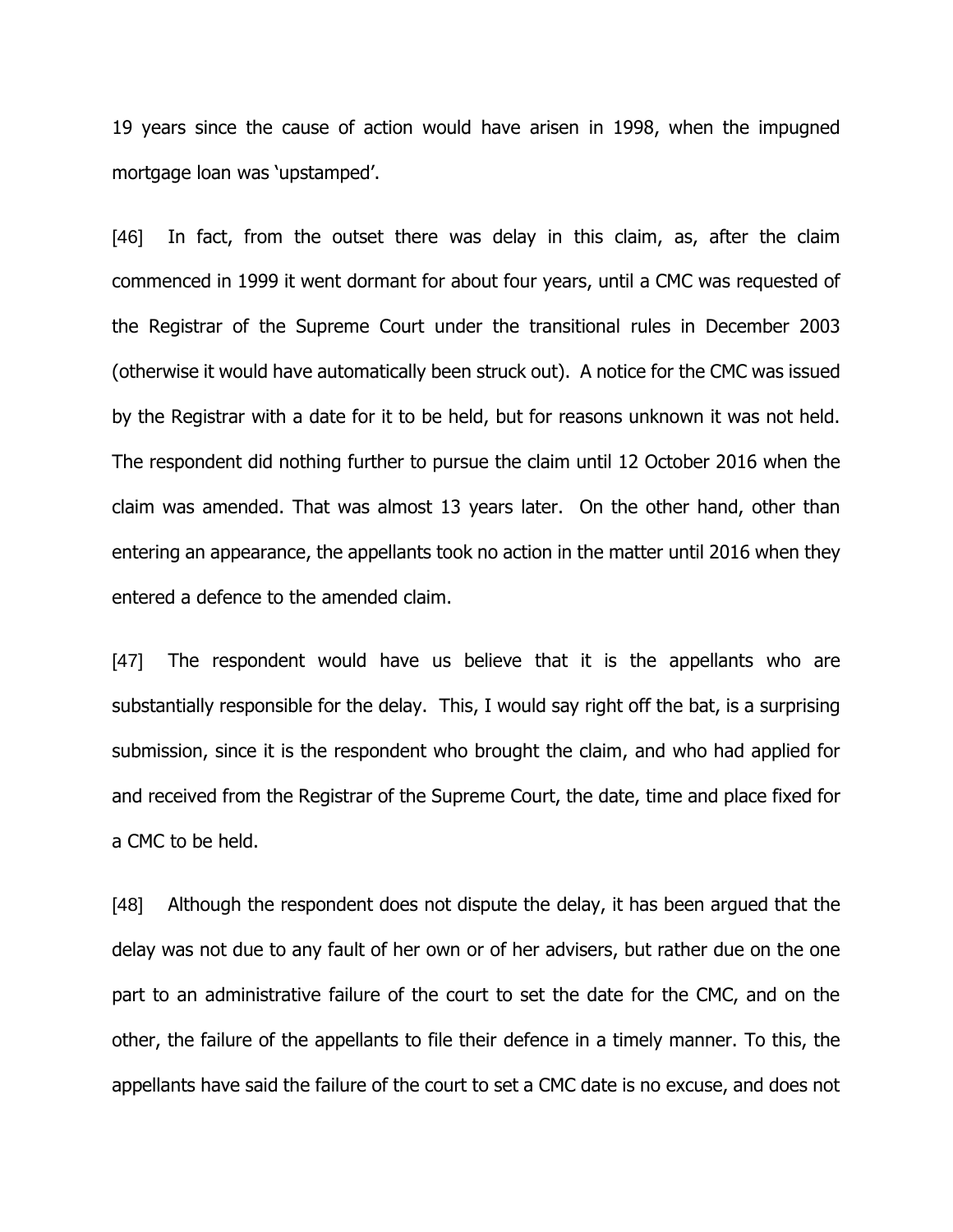negate the duty of the respondent's advisers, to, as stated by Lord Denning in **Reggentin v Beecholme Bakeries Ltd**, "get on with the case" as public policy demands.

[49] In respect of the defence, although the appellants entered an appearance under the old rules in 1999, there is no evidence that a defence had been filed before the one filed in 2017. Although the appellants did not, in their submissions, address the assertion that they had filed their defence late, the record indicates that the respondent consented to the appellants filing their defence out of time on 12 January 2017, and that the defence was subsequently filed on 16 January 2017, 18 years after the claim was initially commenced, and 14 years after the new court rules came into effect.

[50] As this case began before the implementation of the CPR in 2002, its transitional rules dealing with cases carrying over from the old CPC, such as this one, would have been applicable. Rules 73.3(4), (6) and (7) of the CPR provide, that:

> "(4) Where in any old proceedings a trial date has not been fixed to take place within the first term after the commencement date, it is the duty of the claimant to apply for a case management conference to be fixed.

> > …

- (6) When an application under paragraph (4) is received, the registry must fix a date, time and place for a case management conference under Part 27 and the claimant must give all parties at least 28 days notice of the date, time and place fixed for the case management conference.
- (7) These Rules apply to old proceedings from the date that the notice of the case management conference is given."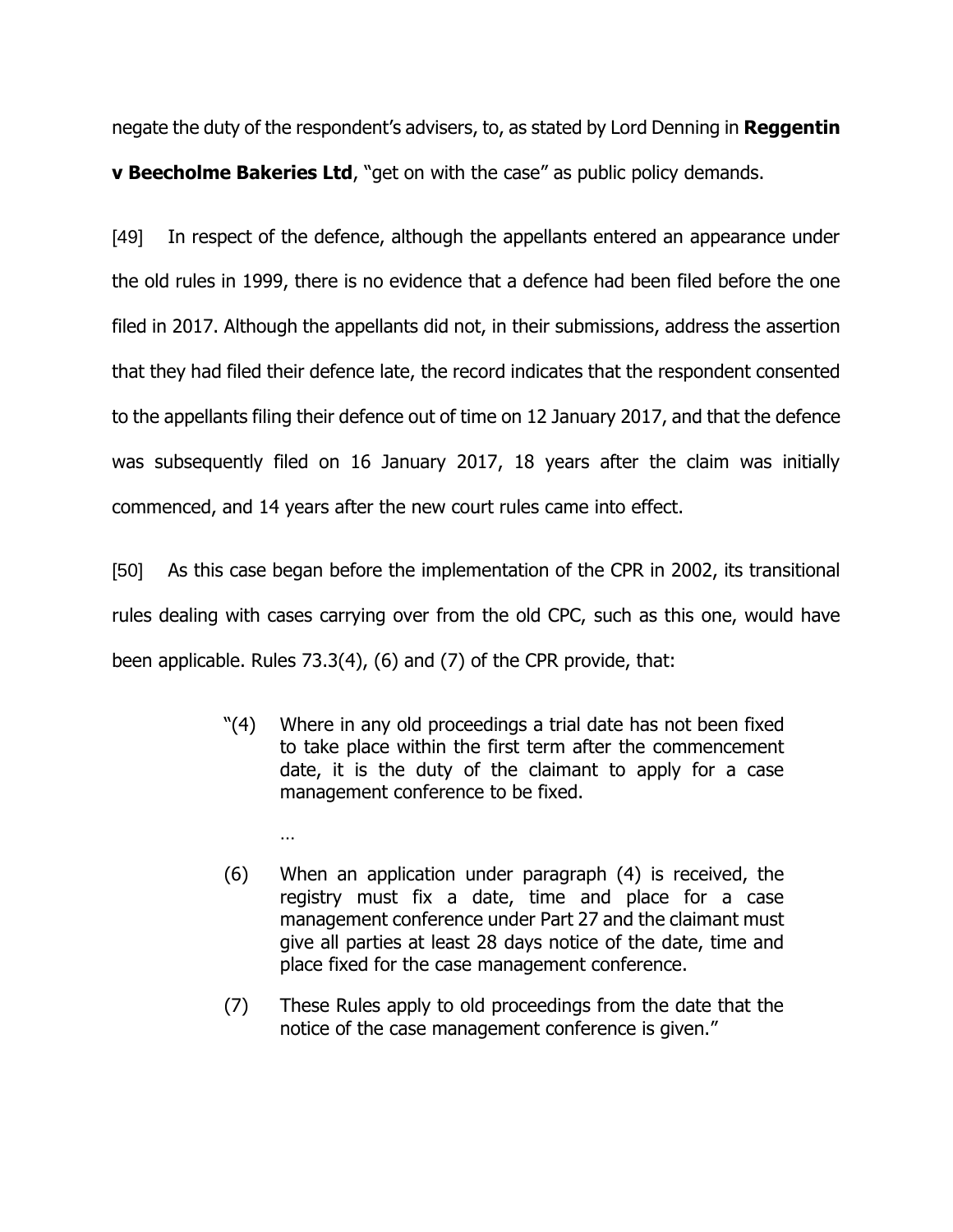[51] Rule 73.3(4) of the CPR is clear that the onus is on a claimant in 'old proceedings', where no date has been set for trial, to apply for a CMC to be held. This the respondent did before 31 December 2003, as required by rule 73.3(8). A notice of appointment was issued by the registry, pursuant to rule 73.3(6), for a CMC hearing to be held on 11 November 2005. There is, however, no indication on the record that the CMC was held and if not, why. Rule 73.3(6) requires the claimant to give all the parties at least 28 days' notice of the date, time and place fixed for the CMC. There is no evidence from the respondent or otherwise that she had complied with this rule or that she had turned up on the day set for the CMC.

[52] Pursuant to rule 73.3(7), once the registrar had fixed the date and the respondent served the notice for the CMC, the CPR would have been deemed to apply to these proceedings, as at the date of the notice.

[53] It is not clear, therefore, how the blame could be placed at the feet of the Registrar of the Supreme Court, who had done what was required by the rules. It is the respondent and her advisers who have failed to adhere to the requirements of the rules and, nothing to the contrary having been indicated to this court, also failed to turn up on the date set.

[54] Be that as it may, what is clear is that the respondent was content to take no further active steps to move the matter along. There was no evidence before the court of any further enquiries or entreaties made to the registry by or on behalf of the respondent as to what was happening or for another date to be set. In the almost 16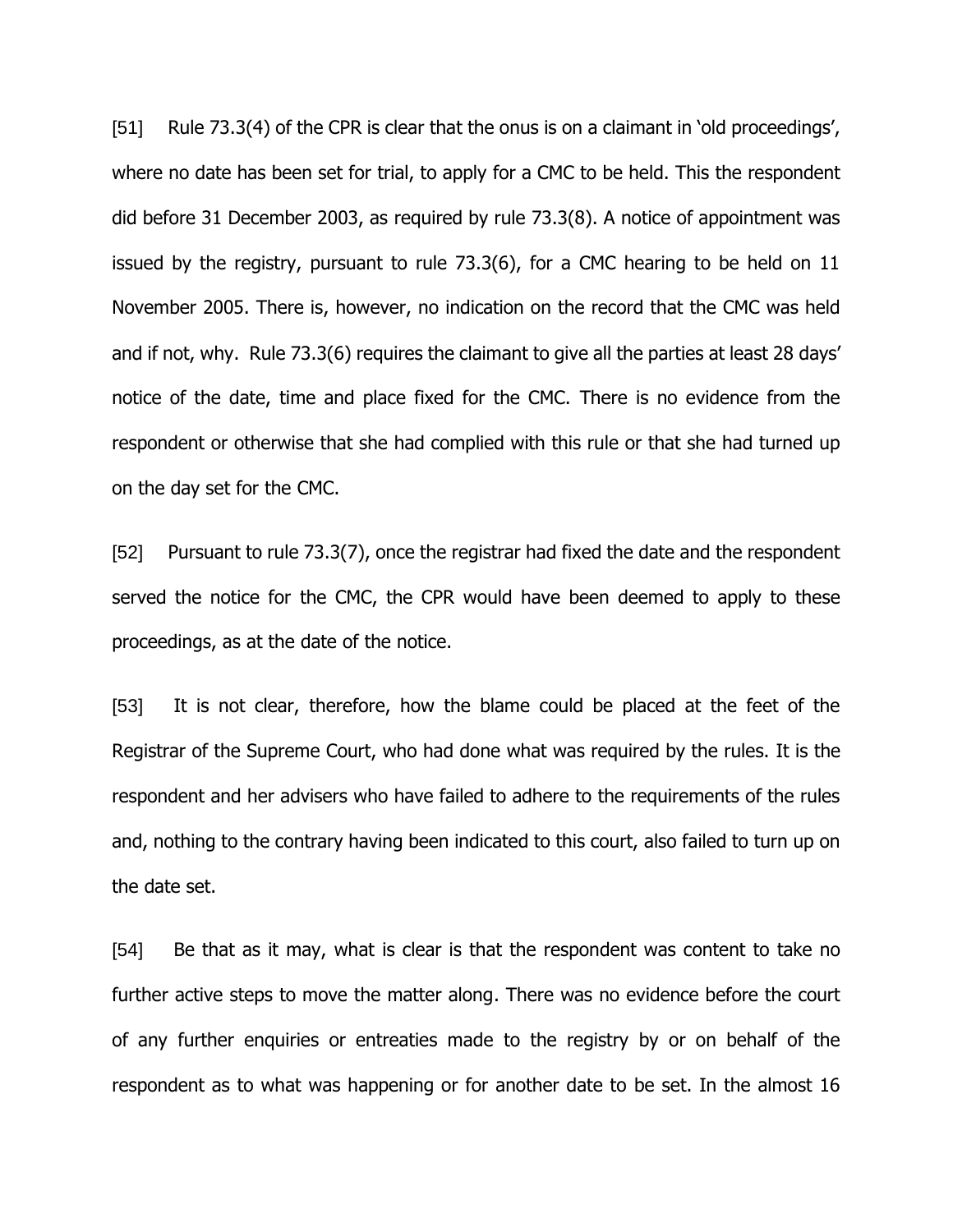years there is no evidence of one single letter being written to the registrar enquiring about the matter. Significantly, all through this period, the respondent seemed to have been content with the interlocutory injunction she had obtained from as early as 13 December 1999, restraining the appellants from exercising their power of sale.

[55] The authorities relied on by the appellants in this respect gives credence to the stance they have taken that it is the respondent who has failed to move her case along.

In **Reggentin v Beecholme Bakeries Ltd**, at page 278, Lord Denning took, what I consider to be the correct position, that it was the duty of the plaintiff and his advisors to "get on with the case" when he said this:

> "Delay in these cases is much to be deplored. It is the duty of the plaintiff's advisers to get on with the case. Every year that passes prejudices the fair trial. When a case goes to sleep, as this one did, for some thirteen months or more, the defendants are entitled to take out a summons to dismiss for want of prosecution. If no sufficient reason is shown for reviving it, it can be dismissed."

[56] In **Spurgeon Reid**, the delay was seven years from the filing of the writ of summons to the date the summons for direction was made, during which period the case fell dormant for over five years. McDonald J (Ag) (as she then was), in dismissing the case for want of prosecution, concluded that the delay in prosecuting the claim was inordinate and inexcusable, was caused substantially by the plaintiff, and would give rise to a substantial risk that it would not be possible to have a fair trial. This she found to be so, even taking into consideration that, on the plaintiff's case, the plaintiff's attorney had requested, by letter to the registrar, that the matter be set down for hearing. The learned judge determined that there was no evidence that the letter had come to the attention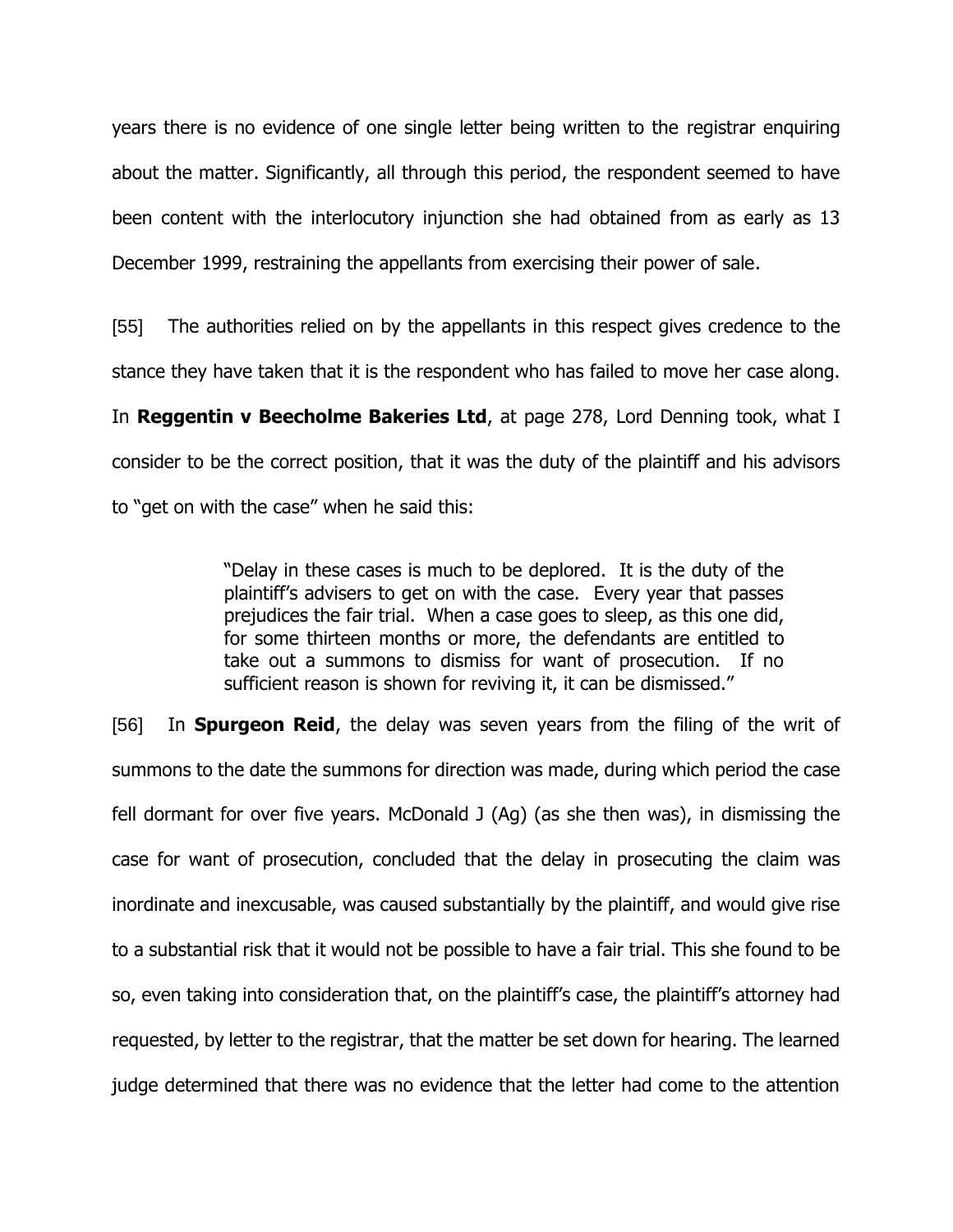of the registrar, but that even if it had, there was no evidence that any enquiry had been made or that the plaintiff took any steps to ensure that the matter had been placed on the cause list and assigned a trial date. Further, she found that, even if the file had been lost, this could have been reconstructed, with permission. Counsel would also have been required to file an application to extend time to set the matter for hearing, which was not done.

[57] McDonald J (Ag), relying on **City Printery Ltd. v Gleaner Co. Ltd** (1968) 12 WIR 126 and **Gwendolyn Salmon v Ronford Wright** (1964) 8 JLR 510, at page 8 of her judgment, reiterated the principle that "public policy demands that the plaintiff prosecute the matter with diligence and dispatch" (page 8). Certainly that was the correct approach under the old Civil Procedure Code and even more so under these new rules.

[58] She also, correctly in my view, stated that, even if the delay had been caused by the plaintiff's attorney, this would not have availed him. This is so precisely because of the potential prejudice that delay may cause, and the substantial risk that there could no longer be a fair trial (see the cases of **Wood v H G Liquors** and **Reggentin)**.

[59] In **Heather Reid v Hendrick Smellie and others**, which was a decision of E Brown J (Ag) (as he then was), the blame for the delay in proceeding with the trial had been laid at the feet of the Registrar of the Supreme Court for failing to set a CMC date after the original date had been adjourned for a date to be fixed by the registrar, the claimant having failed to appear. In that case, the learned judge traversed the principles both under the former CPC and the CPR, and concluded that under the CPR, the claimant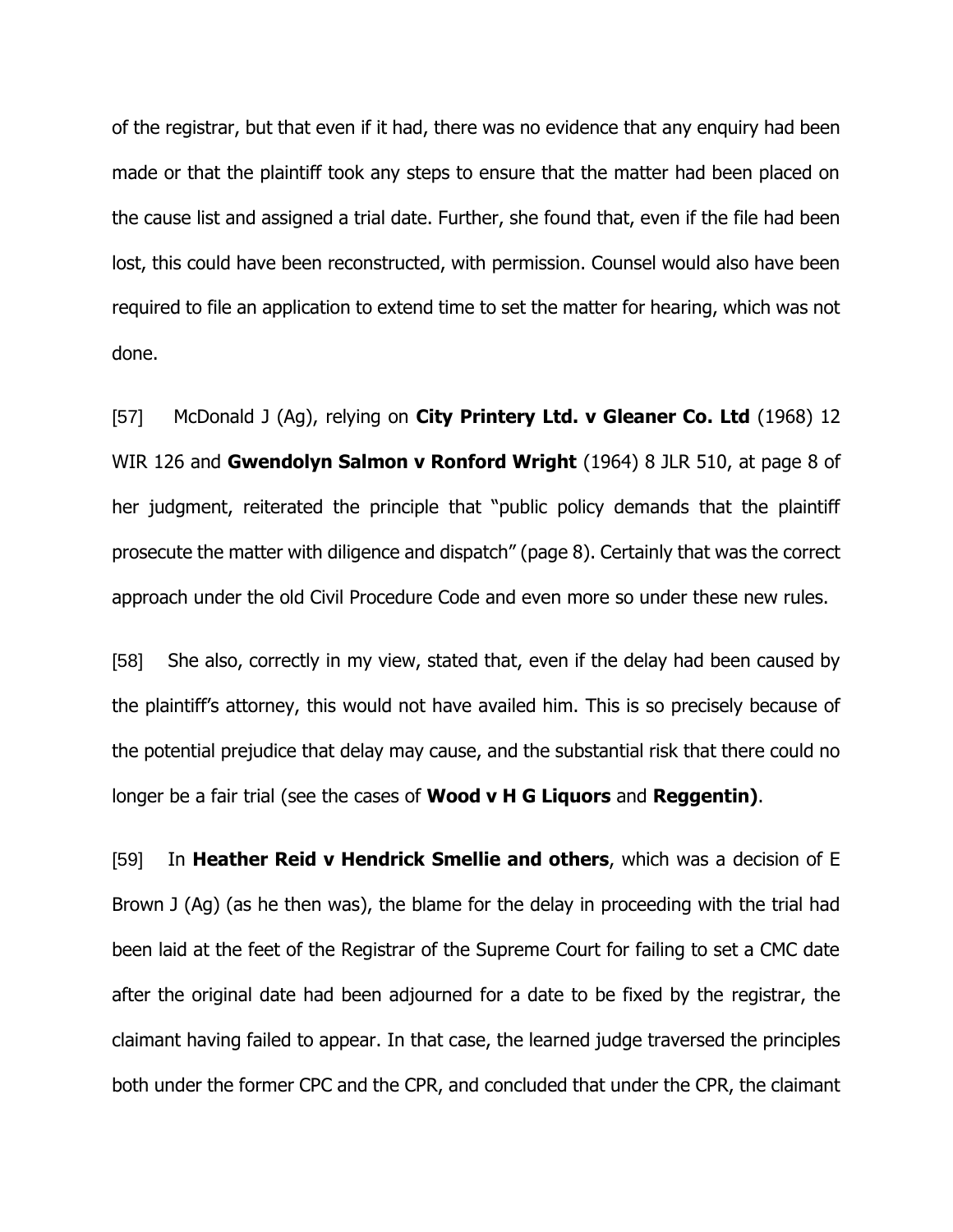had a responsibility to ensure that the case was dealt with expeditiously and fairly. The inactivity of the claimant in that case, even in the face of enquiries by the  $1<sup>st</sup>$  defendant about a CMC date, constrained the court to take the view that proceedings had been issued without any intention of taking the case further. The delay in that case was 12 years from the date the cause of action arose, and five years from the date the CMC was adjourned.

[60] The claimant in that case had relied on the decision in **Jamaica Car Rentals Ltd v Wayne Taylor** (unreported) Court of Appeal, Jamaica, Supreme Court Civil Appeal No 28/1996, judgment delivered 30 March 1998, a case decided under the CPC. In that case, this court found that the trial judge had been correct to find that the plaintiff was not responsible for a three year delay, in circumstances where the registrar had failed to set down the case for trial following the filing of a certificate of readiness by the plaintiff's attorney-at-law as required. The delay was blamed on administrative inefficiency by the trial judge, which was upheld by this court. E Brown J (Ag) distinguished that case from the case before him, on the basis that the claimant had done what was necessary to set the registry in motion, unlike the claimant in the case before him, who had done nothing. For my part, I am doubtful that the case of **Jamaica Car Rentals Ltd and Wayne Taylor** would have been decided in the same way under the CPR, especially in light of the overriding objective in rule 1.1 and the duty of the parties in rule 1.3. I would also distinguish that case from the instant case on the same basis as E Brown J (Ag).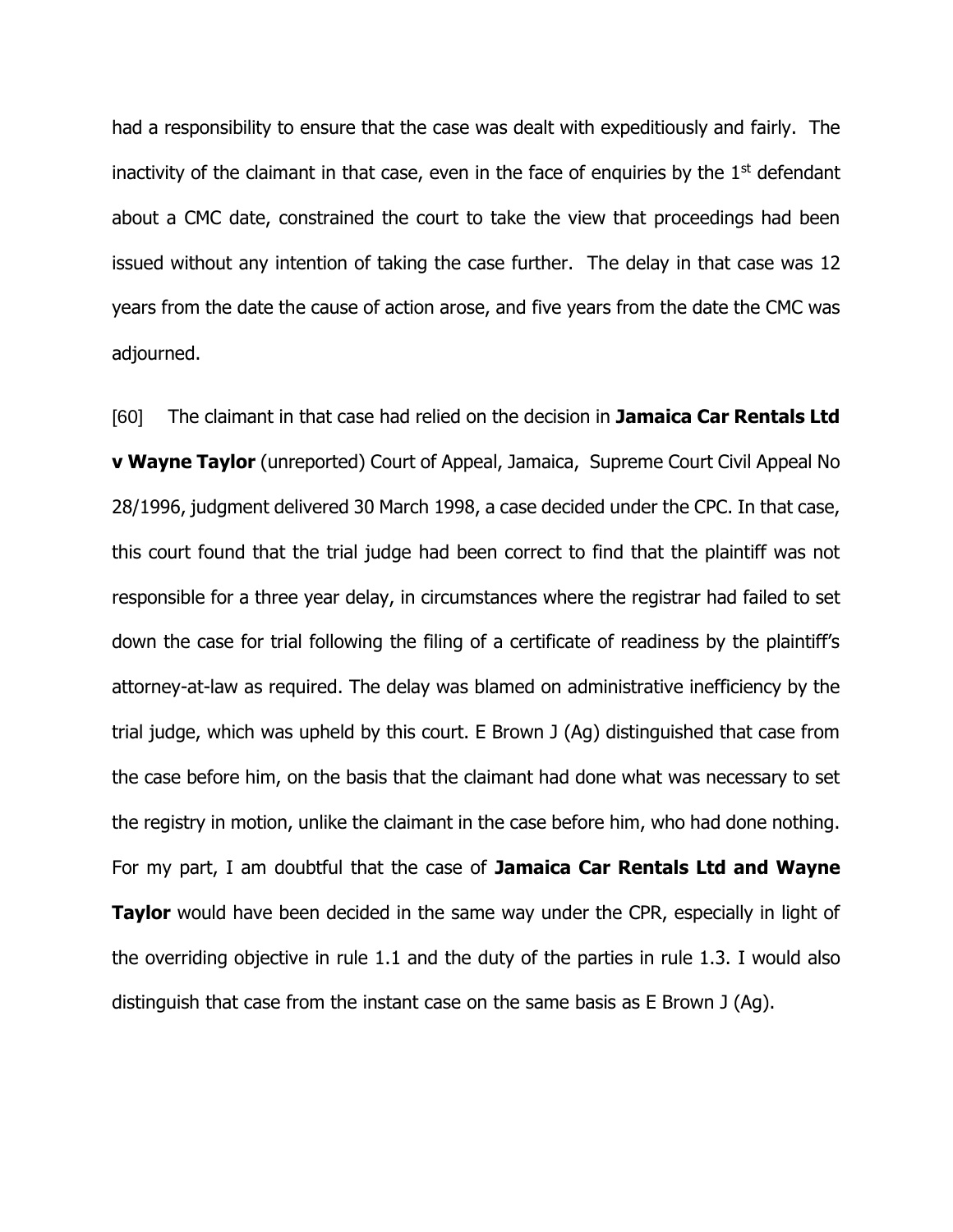[61] Even a cursory examination of the history of the instant case shows that very little action was taken by the respondent to move the claim along. After the filing of the writ in 1999 and obtaining an injunction, nothing was done until the request for a CMC in December 2003, which was granted. Thereafter, nothing was done until 2017 when the amendment was made to the statement of case.

[62] There is no evidence that the respondent or her attorney made any enquiries or did anything towards ensuring that a CMC was held in the years between 2003 and 2016. It would appear that the respondent only applied for a CMC in 2003 in order to fulfil the requirements of the transitional provisions, but had no intention, or at the very least, was not in a position to advance the case before the amendment was made to the statement of case.

[63] I, therefore, agree with the submissions of counsel for the appellants that, even (and there was no concession that there was) where there may have been some administrative inefficiency on the part of the court, the respondent and her counsel still had a duty to do something to move the case along.

[64] As regards the assertion, in the instant case, that the delay was partially a result of the appellants' failure to file a defence, this argument, to my mind is not sustainable. There are several options open to a claimant where a defendant served with a claim has not filed an acknowledgment of service or a defence. These options were available under the old rules and even more so under the CPR. The respondent exercised none of those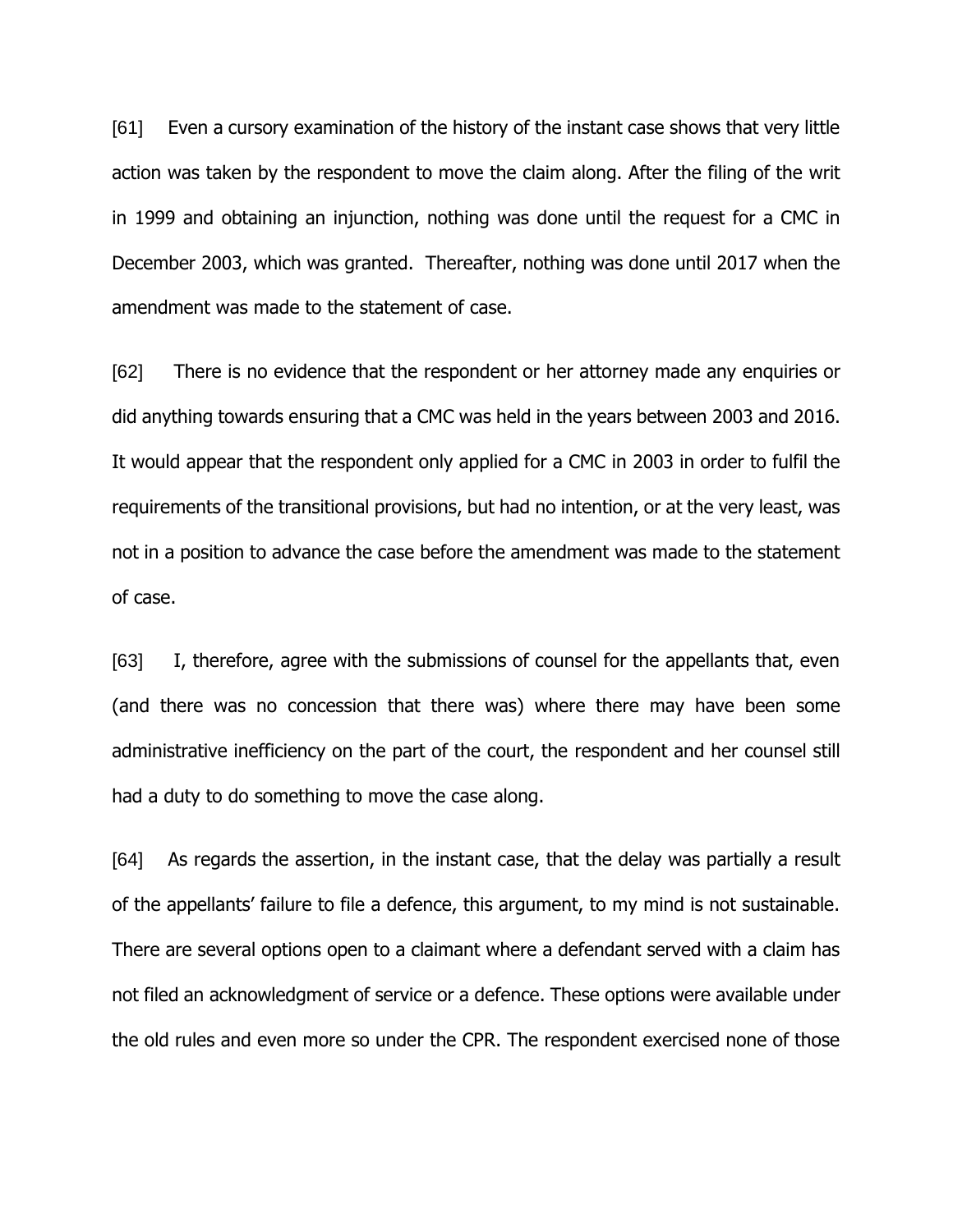options. This conduct demonstrates a lack of interest by the respondent in seriously pursuing the claim.

[65] Although rule 27.3 of the CPR generally places the onus on the registry to fix a date for the CMC after a defence has been filed, the rules equally provide an avenue for a claimant to move the matter forward where the defence has not yet been filed.

[66] The CMC date which had been set by the registrar under the transitional rules in this case was required to be set pursuant to Part 27 of the CPR. This means that all the rules under that part were applicable to this claim. The relevant portions of rule 27.3 of the CPR provide that:

- "27.3 (1) The general rule is that the registry must fix a case management conference immediately upon the filing of a defence to a claim other than a fixed date claim.
	- (2) Where the defendant files a defence and also an admission of a specified sum of money, the case management conference is not to be fixed until the claimant gives notice under rule 14.7(3) that the claim is to continue.
	- (3) The case management conference must take place not less than 4 weeks nor more than 8 weeks after the defence is filed (or notice is given under rule 14,7(3)) unless any rule or practice direction prescribes a shorter or longer period or the case is urgent.
	- (4) **However a party may apply to the court to fix a case management conference before a defence is filed.**
	- (5) The application may be without notice but must state the reasons for the application.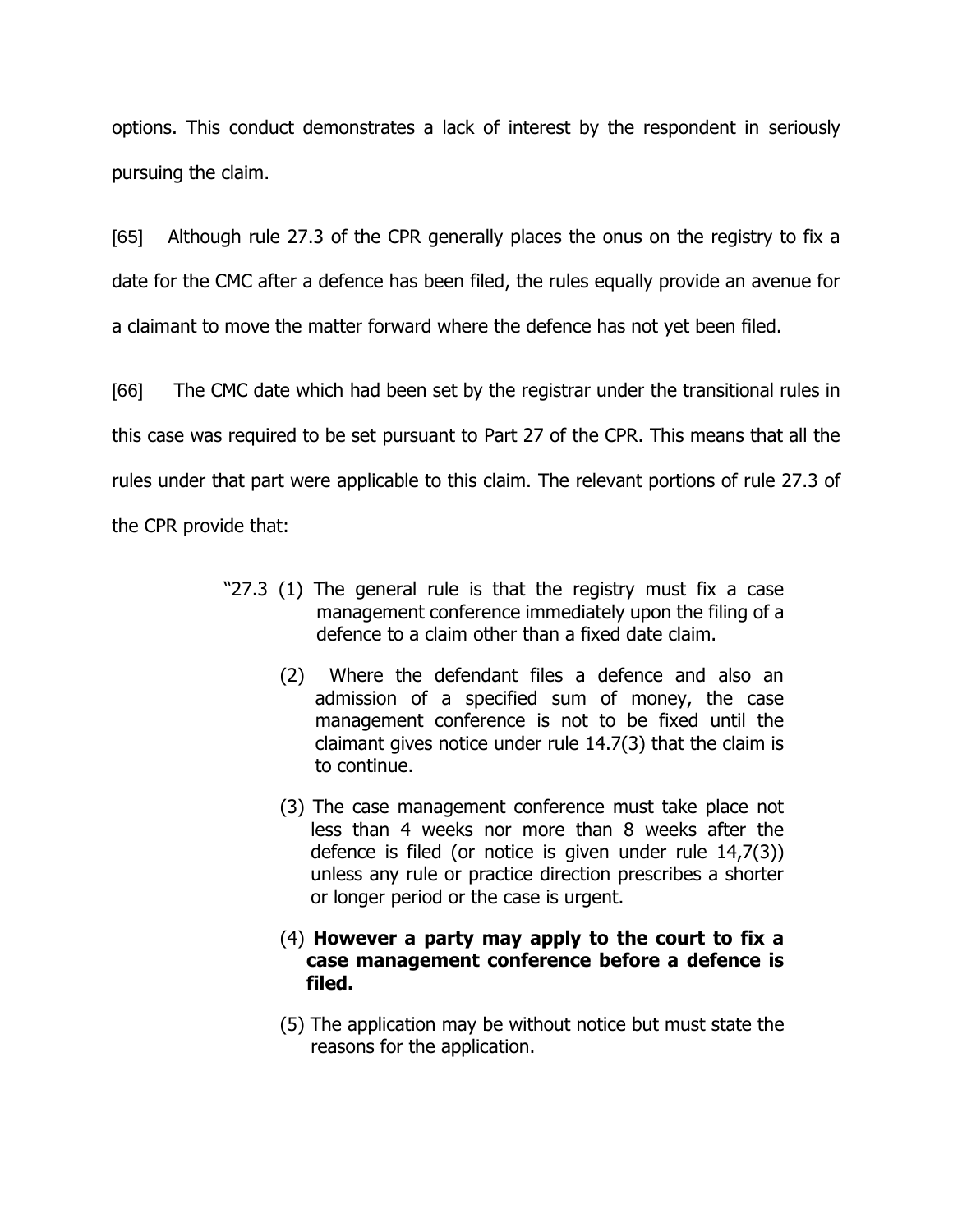- (6) The registry must give all parties not less than 14 days notice of the date, time and place of the case management conference.
- (7) However the court may with or without an application direct that shorter notice be given-
	- (a) If the parties agree; or
	- (b) in urgent cases." (Emphasis mine)

[67] The import of the combination of the aforementioned transitional provision in rule 73.3(4) and rule 27.3(4), is that, once an application is made by a claimant for a CMC date to be fixed under rule 73.3(4), the registry is to fix a date, time and place for the CMC to be held and there is no need or requirement to await a defence to be filed as under the general rule in rule 27.3(1). Once the registry had notified the respondent of the date, time and place fixed for the CMC, it would have been incumbent on the respondent or her advisers to give notice of the CMC to the appellants of at least 28 days. Once notice was served on the appellants, pursuant to rule 73.3(7), the provisions of the CPR would have automatically become applicable to the action. In this case the notice sent to the respondent was also addressed to the appellants.

[68] The respondent would also have had the option, under rule 27.11, to apply to the court to vary the date which the registrar had fixed for the CMC to be held, if the previous date set was inconvenient. This the respondent did not do. Alternatively, the CMC not having been held, the respondent could have availed herself of the option at rule 27.3(4) to make another application, supported by evidence on affidavit, for a CMC to be held prior to the filing of a defence.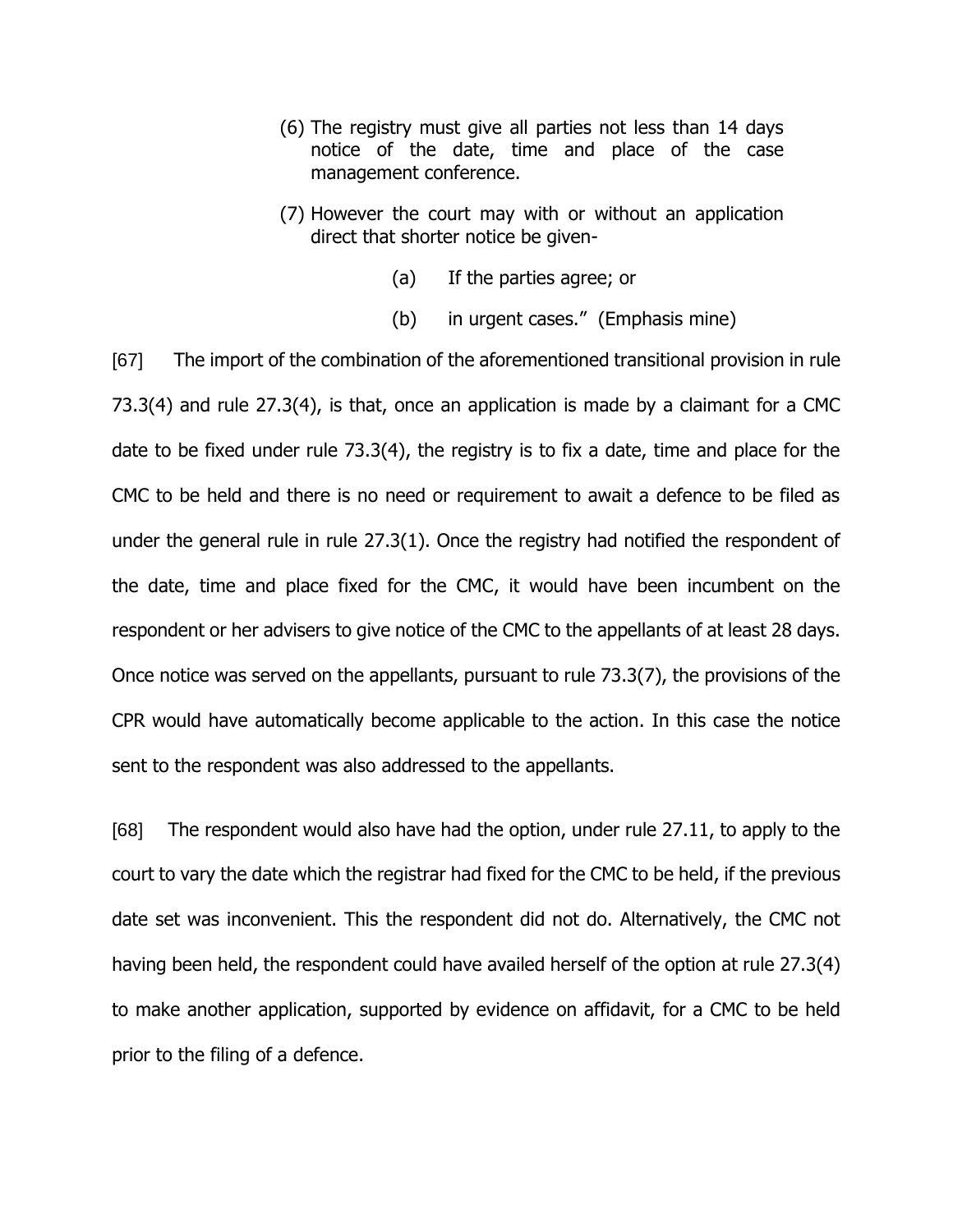[69] Therefore, the registrar having already set a date for the CMC under the transitional rules, there was no need for the respondent to wait for the registrar to fix another CMC date following the filing of the defence, under the general rule in rule 27.3(1). Having been issued the notice of the CMC, the next step would have been for the respondent to serve the notice that had been issued to her on the appellants and turn up at court on the date set. However, there is no indication, before this court, that this notice was in fact served on the appellants by the respondent or as stated before, why the CMC was not held. But having been issued with the notice, the onus was on the respondent to comply with the rules.

[70] In any event, the respondent could have applied, pursuant to rule 27.4, to dispense with the CMC for any of the reasons stated in rule 27.4(1) (a-c). She did not do so either.

[71] Further, the respondent failed to take the logical step in such situations where a defendant has failed to file a defence in the time stipulated, of seeking a judgment in default of defence. Even if it could be said (and I do not agree that it could properly be said) that the registrar had failed to ensure that a date was set for the CMC to be held, I agree with the appellants that this does not excuse the respondent's nonchalance in pursuing this matter, so many options under the CPR being readily available for her to pursue.

[72] It is clear that the delay was entirely, or at the very least, substantially the fault of the respondent and or her advisers, and she cannot rely on the excuse that the fault lies with the appellants or the registrar. The registrar did her duty in setting down the matter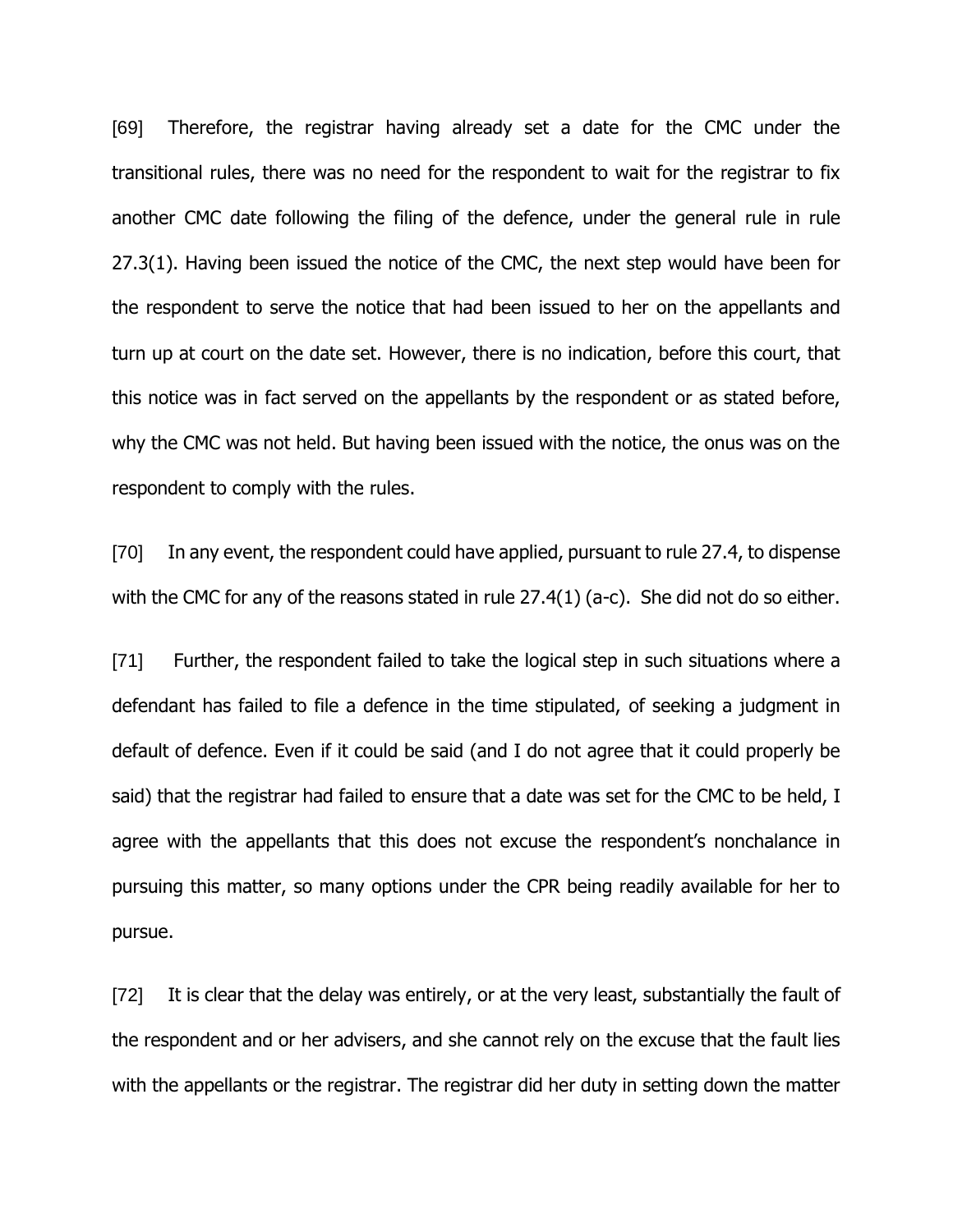for CMC, and the respondent failed to attend at the time and place fixed for the CMC. Neither did she or her advisers follow up on her case and ensure that it progressed through the courts in a timely manner. These grounds have merit.

(2) Were the appellants required to prove that they had been prejudiced by the delay, and, if so (a) was there sufficient evidence to show that they had been so prejudiced; and (b) were the appellants required to show what actual steps they took to locate the witnesses? (grounds a-d)

[73] The authorities from this court are clear that actual prejudice need not be shown in order for the court to exercise its discretion to dismiss for want of prosecution. Certainly the court may dismiss the claim if it is satisfied that there is prejudice, but similarly, the court may move to dismiss the claim if there is a likelihood that the appellant would be caused serious prejudice should the matter go to trial. This is a separate and independent consideration from the question of whether there is a substantial risk that a fair trial would not be possible consequent on the delay.

[74] In **West Indies Sugar v Stanley Minnell**, Forte JA (as he then was) found that the cases demonstrate that 'the possibility of a fair hearing and prejudice to the defendants were alternative principles upon which the court acts in deciding how to exercise its discretion'. The head note in that case states that:

> "[I]nordinate delay by itself can be relied on to show prejudice and while it is true that the appellant did not take steps to file a summons to dismiss for want of prosecution the court has an inherent jurisdiction to do so;

> (ii)the paramount interest is that of the administration of justice and the Master was obliged to determine whether a fair trial could have taken place; the appellant ought to have known the case that it had to meet and to prepare from September 1988;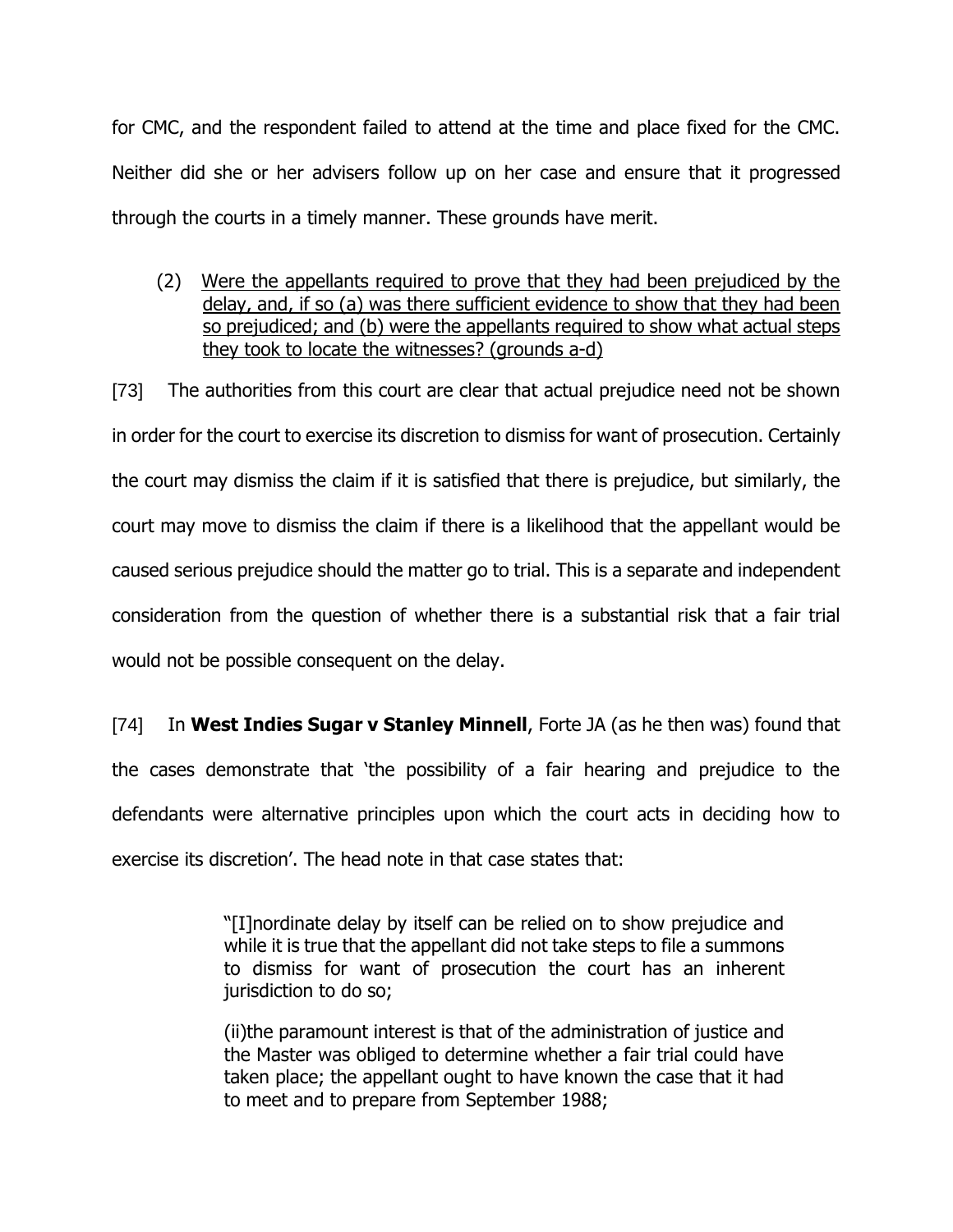(iii)the issue of the witnesses' credibility after so long a period of time had elapsed should be addressed; that is, would they still have recall of the details of the accident. In such circumstances prejudice ought to be inferred against the appellant."

[75] In keeping with the principles in **Allen v Sir Alfred McAlpine & Sons** and

**Birkett v James**, Forte JA stated unequivocally at page 544, the following:

"...the court should not exercise its power to make an order which would discontinue an action unless one of the alternatives expressed in 2(b) above is applicable. If there is a substantial risk that a fair trial would not be possible that would be sufficient ground for refusing the application for extension of time, and in the other alternative it would also be sufficient ground if the defendant would be seriously prejudiced as a result of the prolonged delay."

The reference to 2(b), of course, is a reference to above cited dicta of Lord Diplock in **Birkett v James** set out at paragraph [38]**.**

[76] Forte JA, in **West Indies Sugar v Stanley Minnell**, also determined that the length of the delay since the filing of the writ was in itself evidence that there was a substantial risk that a fair trial was not possible. Patterson JA in agreeing, recognised that the second limb in **Birkett v James** was two pronged, with the requirement that prejudice to the defendant is to be shown being only one aspect, and the second, being whether a fair trial was possible as a result of the delay. He took the view, therefore, that the fundamental issues for the court's consideration were whether the inordinate and inexcusable delay was likely to render a fair trial impossible, or whether there was any prejudice caused or likely to be caused by the delay. Downer JA, in the same case, at page 449, was also of the view, relying on **Clough v Clough** [1968] All ER 1179 at 1181,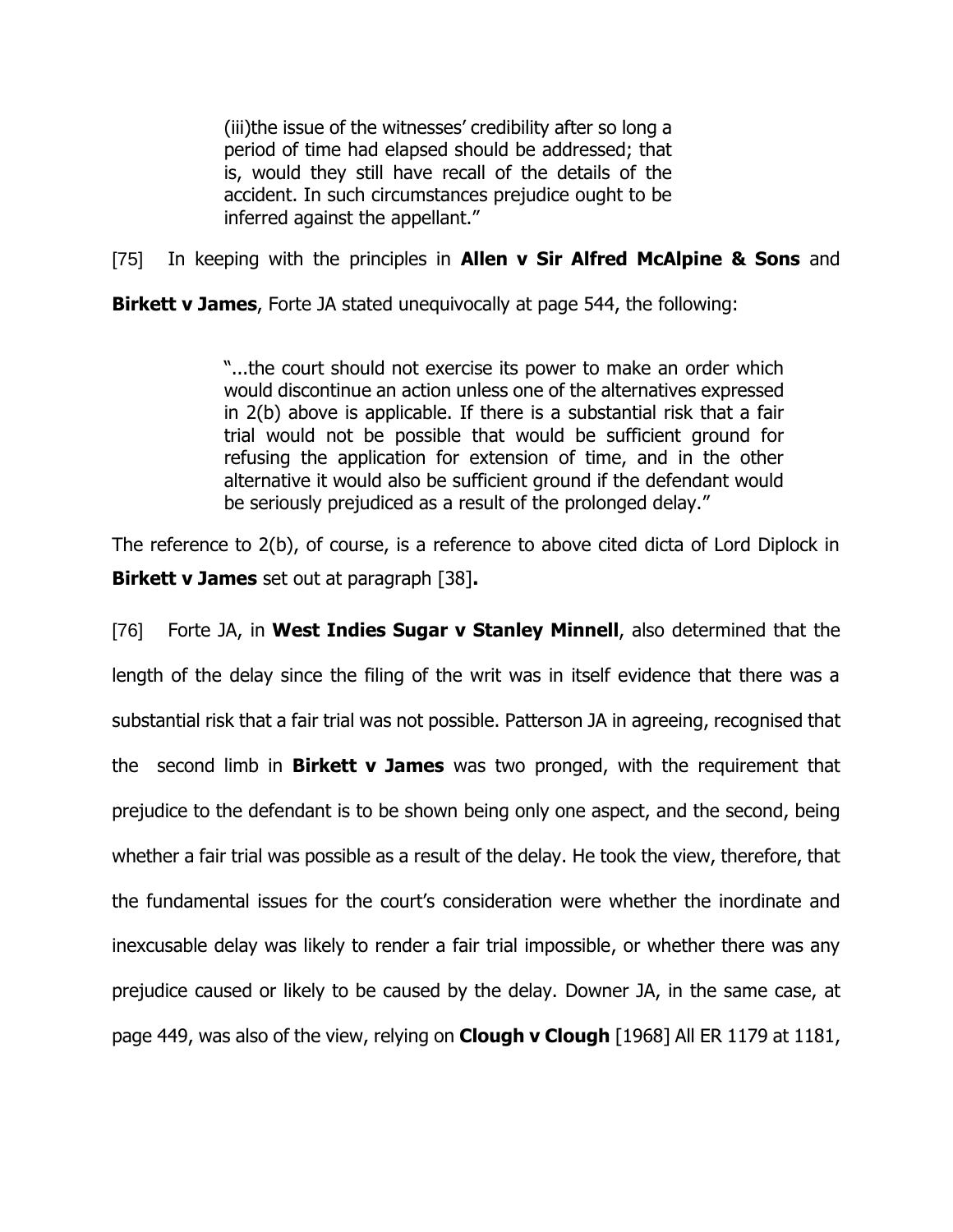that inordinate delay by itself could be relied on to show prejudice to the appellant, as well as to show that the enquiry itself could be prejudiced by the delay.

[77] In **Wood v H G Liquors Ltd and Another**, Wolfe JA (as he then was) accepted that, in order to succeed in an application to strike out a claim for want of prosecution, an applicant need only satisfy the two conditions in 2(b) of Lord Diplock's criteria. In that case, the appeal against the Master's order dismissing the action for want of prosecution was dismissed on the basis that, because the delay in prosecuting the claim had been inordinate and inexcusable, there was a substantial risk that justice would not be done, and that, even in the absence of evidence that the delay would operate to the disadvantage of the  $1<sup>st</sup>$  respondent, it would be unfair to allow the claim to proceed.

[78] In following Forte JA in **West Indies Sugar Limited v Stanley Minnell**, Wolfe JA agreed that prejudice apart, inordinate delay by itself may make a fair trial impossible. He also took the view that prejudice not only included actual prejudice but also potential prejudice. Further, at pages 254-255, relying again on the dicta of Forte JA, Wolfe JA stated the following:

> "Clearly Forte JA is making the point that the substantial risk that there cannot be a fair trial because of the inordinate delay and prejudice are two separate entities and that the proof of one or the other entitles a party to have the matter dismissed for want of prosecution. Once there is evidence that the nature of the delay exposes a party to the possibility of an unfair trial he is entitled to the favourable exercise of the court's discretion, prejudice apart. Inordinate delay, by itself, may make a fair trial impossible. Prejudice, in my view, includes not only actual prejudice but potential prejudice which in the instant case would be the possibility of not being able to obtain a fair trial because of the passage of time."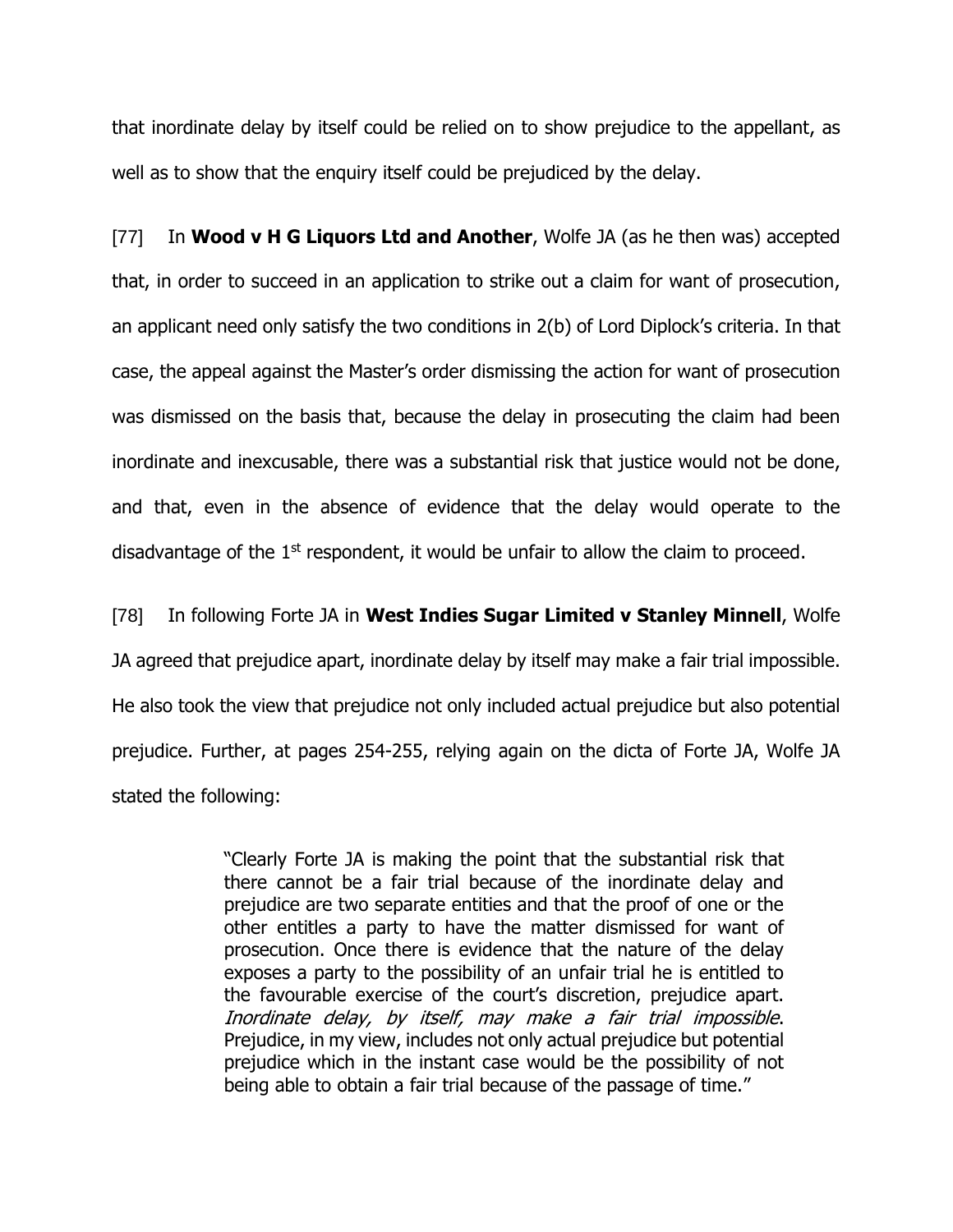[79] In the case of **Reggentin**, the English Court of Appeal found similarly. In that case, Mr Reggentin had been injured in 1961 in the course of his employment, having slipped and fallen in the defendant's bakery. He died before he could file suit in 1963, and the plaintiff, his wife and administratrix of his estate, filed an action against the employers in January of 1964. In June of 1964 it was ordered, among other things, that the action should be set down in six weeks. This did not occur, and, although in August of 1965 inspection of the premises took place, nothing further occurred for over a year. In November of 1966, the defendants applied to dismiss the action for want of prosecution when the plaintiff asked for further interrogatories to be answered. The Master allowed the revival of the case, but on appeal, it was dismissed by the judge. The Court of Appeal dismissed the appeal against the judge's decision on the basis that the case was borderline, and that the court would not interfere unless satisfied that the judge was wrong, which it was not. In doing so, the court found that delay in itself was prejudicial.

[80] In **Barrett Manchester Ltd v Metropolitan Borough Council and another** [1989] 1 All ER, in dismissing an action for want of prosecution, it was held that the greater the delay, the less the need to establish prejudice, and that where there has been serious and prolonged delay, the court should not hesitate to dismiss even if it were not shown to have occasioned any actual prejudice on the other party.

[81] The cases demonstrate that this court has not only followed with approval the aforementioned principles in the decision of **Birkett and James** and decisions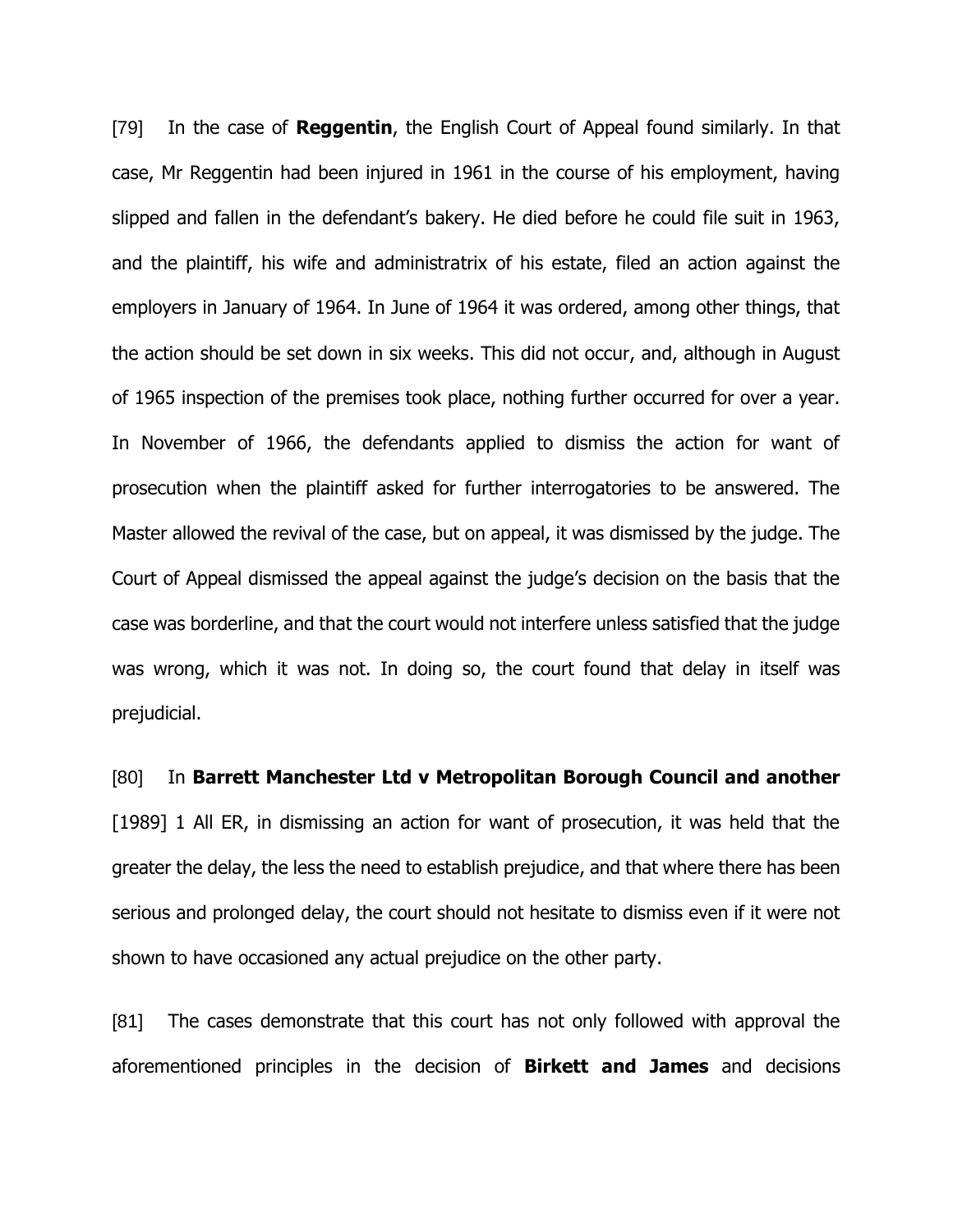subsequent, but has refined these principles to deal with our own peculiar circumstances with respect to delays. It is clear, therefore, that delay in and of itself may give rise to a substantial risk that a fair trial will not be possible. Again delay in and of itself may provide evidence of potential or likely prejudice to the appellant. Separately, there may also be evidence of actual prejudice.

# [82] In **Alcan Jamaica Company v Herbert Johnson and Idel Thompson Clarke**,

Cooke JA, in referring to the development of the law in this area in our jurisdiction, said at page 15 of that judgment, that:

> "This review of the cases indicates that in the development of our jurisprudence in this area much emphasis has been placed whether or not there is a substantial risk that a fair trial is not possible when there is inordinate and inexcusable delay. Delay is inimical to there being a fair trial. For my part, this emphasis is to be applauded."

[83] Consequently, based on the foregoing authorities, the questions for this court are whether there was sufficient evidence before the learned judge that either the appellants had been prejudiced by the delay or were likely to be prejudiced, or, whether due to the delay, there was a substantial risk that a fair trial was not possible.

[84] The fact is that the appellants did provide sufficient evidence of not only the likelihood of prejudice, that is potential prejudice, but also of actual prejudice. The unchallenged evidence before the court below, outlined in the affidavit of Errol Campbell filed 7 March 2017 in support of the application, was that the appellants were not in a position to produce documents or witnesses to assist in their defence because of the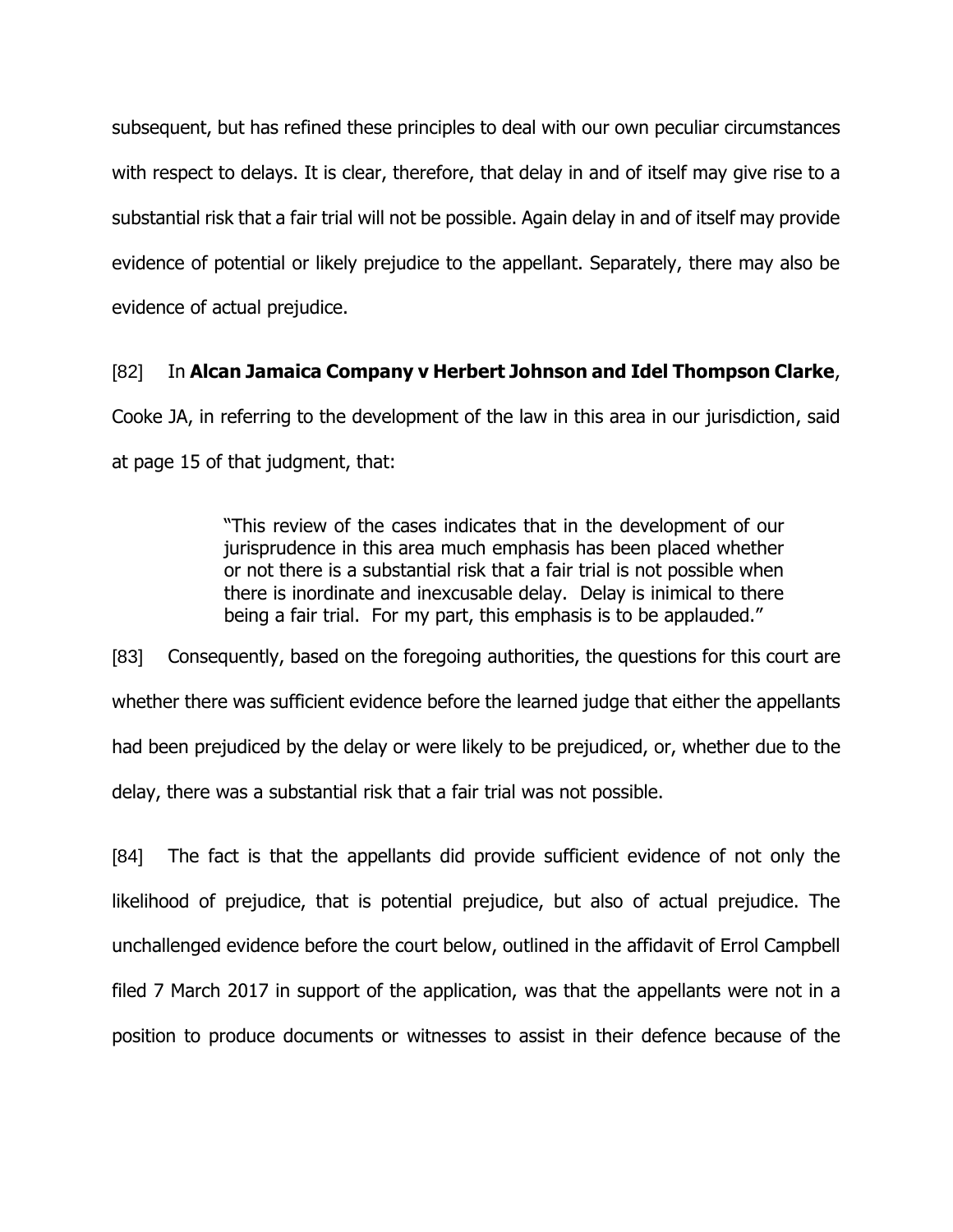inordinate delay in prosecuting the claim. The allegation against the appellants relate to events which allegedly took place between 1993 and 1998.

[85] The evidence was that the appellants no longer had any files or documents in relation to the  $1<sup>st</sup>$  appellant's business operations during that time period, including those relating to the respondent's loan. They also did not know how to contact any of the employees who would have dealt with the respondent's loan account and who would be in a position to respond to the factual allegations that have been raised by the respondent, particularly those in relation to fraud, the 1<sup>st</sup> appellant having long ceased to operate. Further, even if those employees could be found, it was very likely that their memories would have faded having regard to the length of time that has passed since the events in question occurred and there would be no documents from which they could be made to refresh their memories. This is evidence which also would have tended to show that a fair trial would no longer have been possible.

[86] The House of Lords, in **Birkett v James,** held that the "postponement of a trial until memories had faded and witnesses had vanished created a substantial risk that justice could not be done" (page 804).

[87] In **Arawak Woodworking Establishment Ltd v Jamaica Development Bank Ltd**, at paragraph 24, this court was of a similar view, approving the approach and conclusion taken by Master Simmons (as she then was) at first instance that:

> "The overriding objective as stated in the CPR requires the Court to deal "justly" with case management conferences which arise for its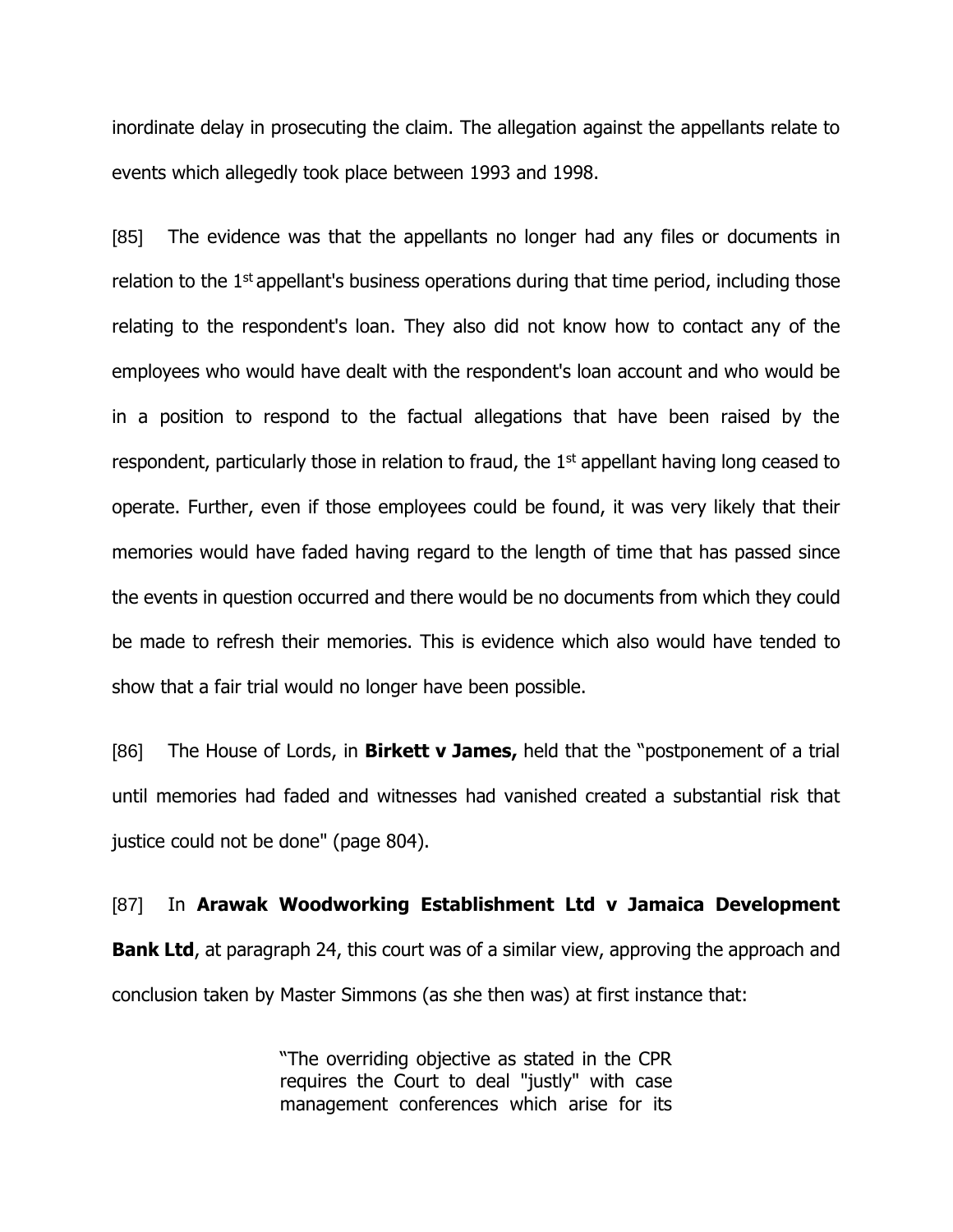consideration. Among the factors which determine whether a case is being dealt with 'justly' is whether it can be conducted 'expeditiously and fairly'. It is therefore required that key witnesses, if not all witnesses, be available to give evidence on behalf of the claimant and the defendant. In this matter, I have accepted that the defendant is unable to find its witnesses. I have also accepted that even if they are located it is likely that their memories would be impaired by the lapse of time, as nearly thirty years have passed since this matter commenced. The defendant in the circumstances, has discharged its burden of proof and has satisfied the court, that for the reasons stated above it will be prejudiced if the matter were to proceed to trial and a fair trial would be at risk."

# [88] In both **West Indies Sugar v Stanley Minnell** and **Alcan Jamaica Company**

**v Herbert Johnson and Idel Thompson Clarke**, this court also held that the length

of delay itself was evidence that there would be a substantial risk that a fair trial would

not be possible due to the negative effect the passage of time would have likely had on

the memories of the potential witnesses. In the latter case, Cooke JA, at pages 22-23,

stated that:

"If this case were to be allowed to proceed to trial even with court management, taking into consideration the realities of the trial process in the Supreme Court the most optimistic forecast is that it would not come up for trial for another nine months. At that time there would have been a substantial risk that it would not be possible to have a fair trial. The passage of time would probably have wreaked havoc with the memory of the potential witnesses on both sides. It is my view that the learned trial judge did not place any or sufficient weight to this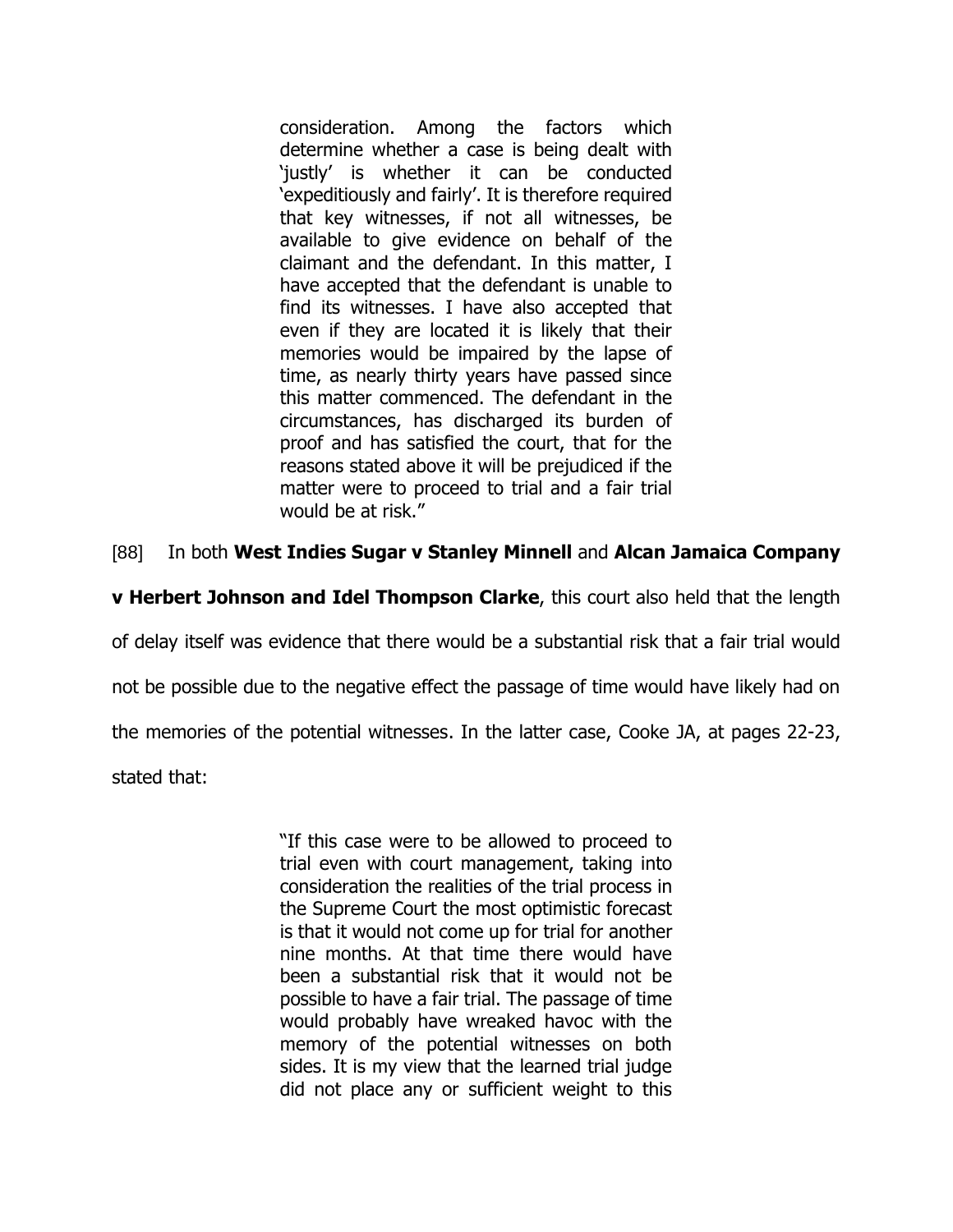aspect of the case. Her decision was inconsistent with the authorities which I have previously reviewed. I would therefore say that her decision ought to be reversed.

It is also my view that in this case the delay is likely to cause serious prejudice to the defendants. In paragraph 7 of the Marcia Tai Chun affidavit the evidence is that the  $1<sup>st</sup>$ respondent/defendant who was the driver of the appellant/2<sup>nd</sup> defendant's vehicle is no longer in the employment of the 2<sup>nd</sup> defendant. Further, he cannot he located...It is unimpressively novel for this plaintiff to suggest that to cure her grave failings, the remedy is to provide the names of potential witnesses on which the defendants could rely."

[89] Thus, in the instant case, where the evidence showed a delay of over 13 years, particularly having regard to the evidence of all the changes in the appellant's business status during those years, there was more than adequate evidence to show that there was a substantial risk that justice could not be done in this case. The judge was, therefore, wrong to have rejected the evidence and to have held that the appellants could proceed to respond to the claim despite the delay.

[90] I am also of the view that the judge further erred in respect of his finding that the appellants had been required to show that they had taken steps to locate the witnesses but were unsuccessful. There is no such requirement in the law and the ability to locate witnesses is only a factor for the court to consider in assessing whether the defendant is likely to be prejudiced by the delay. Such a requirement would put the appellants through the expense of proving that they tried to find witnesses, who may have long dispersed to nether regions of the earth after such an inordinate delay.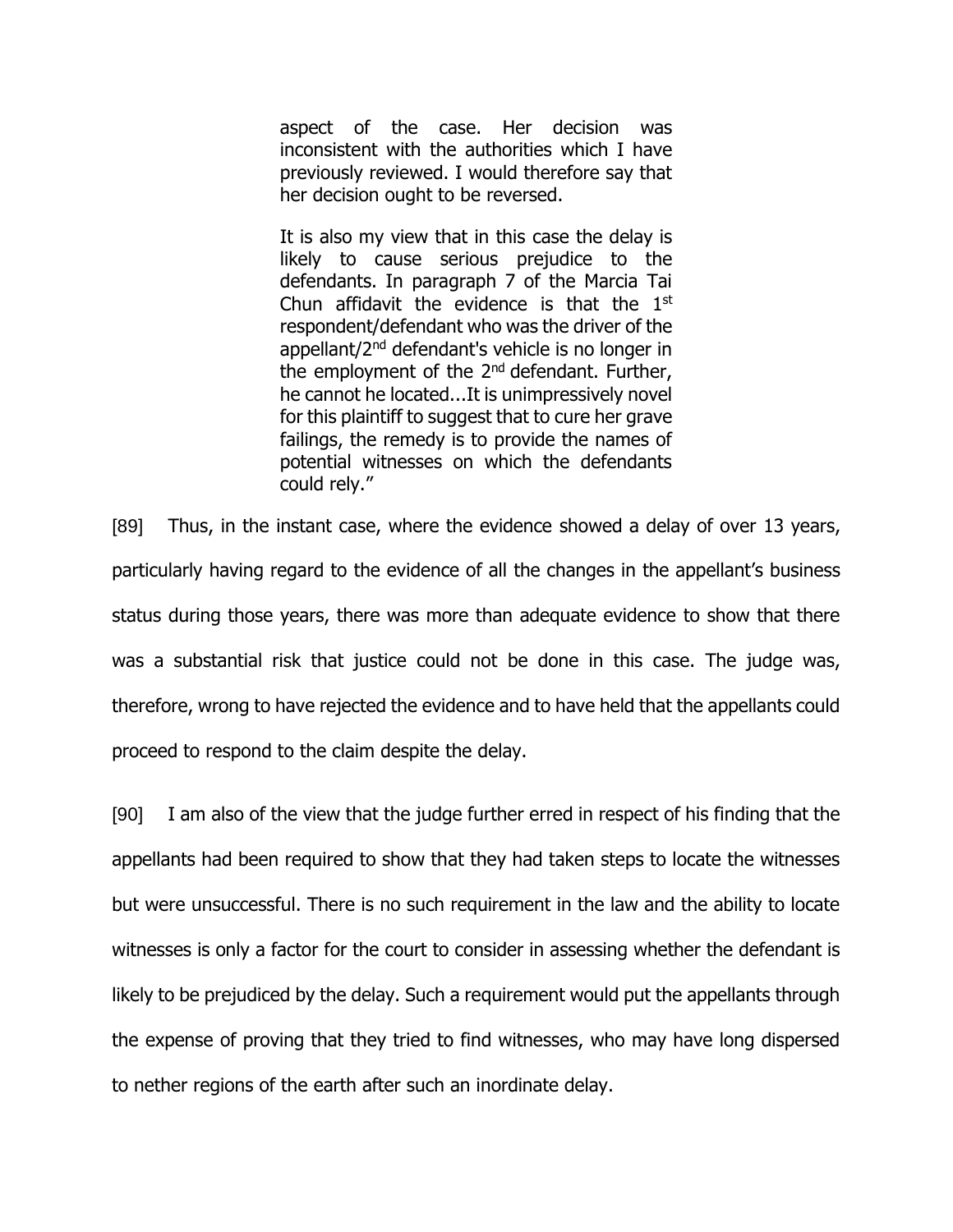# [91] In **Port Services Ltd v Mobay Undersea Tours Limited and Fireman's Fund**

**Insurance Company**, this court held that requiring a defendant to prove that witnesses could not be found was likely to cause him serious prejudice. Forte P, in assessing the issue of whether it was possible to have a fair trial due to the delay, and the trial judge's finding that this could be so, as the statements of the witnesses would be admissible under the Evidence Act, at page 8, stated as follows:

> "In respect of (ii) the appellant would be required to prove that the witnesses cannot be found after all reasonable steps have been taken to find them. This naturally would put the appellant to the expense of trying to find the witnesses ….

> In my view, to place the appellant in the position of having to satisfy the conditions of the Evidence (Amendment) Act with the possible result that it may fail so to do, is likely to cause serious prejudice to the appellant in advancing its defence."

[92] Having examined the question of the availability of witnesses, Forte P went on to declare, at page 9 of his judgment, that in all the circumstances, having regard to the inordinate and inexcusable delay, there was a likelihood that the appellant would be seriously prejudiced and a substantial risk that a fair trial was not possible.

[93] In this instant case, the potential witnesses were former employees of the  $1<sup>st</sup>$ appellant, who owed no duty or loyalty to the appellants. The incident of which the respondent complains is alleged to have occurred in 1998, at a time when the  $1<sup>st</sup>$  appellant had already, since 1996, ceased operations as a bank, and had been subsumed by the NCB. In that same year, loan accounts including that of the respondent were purchased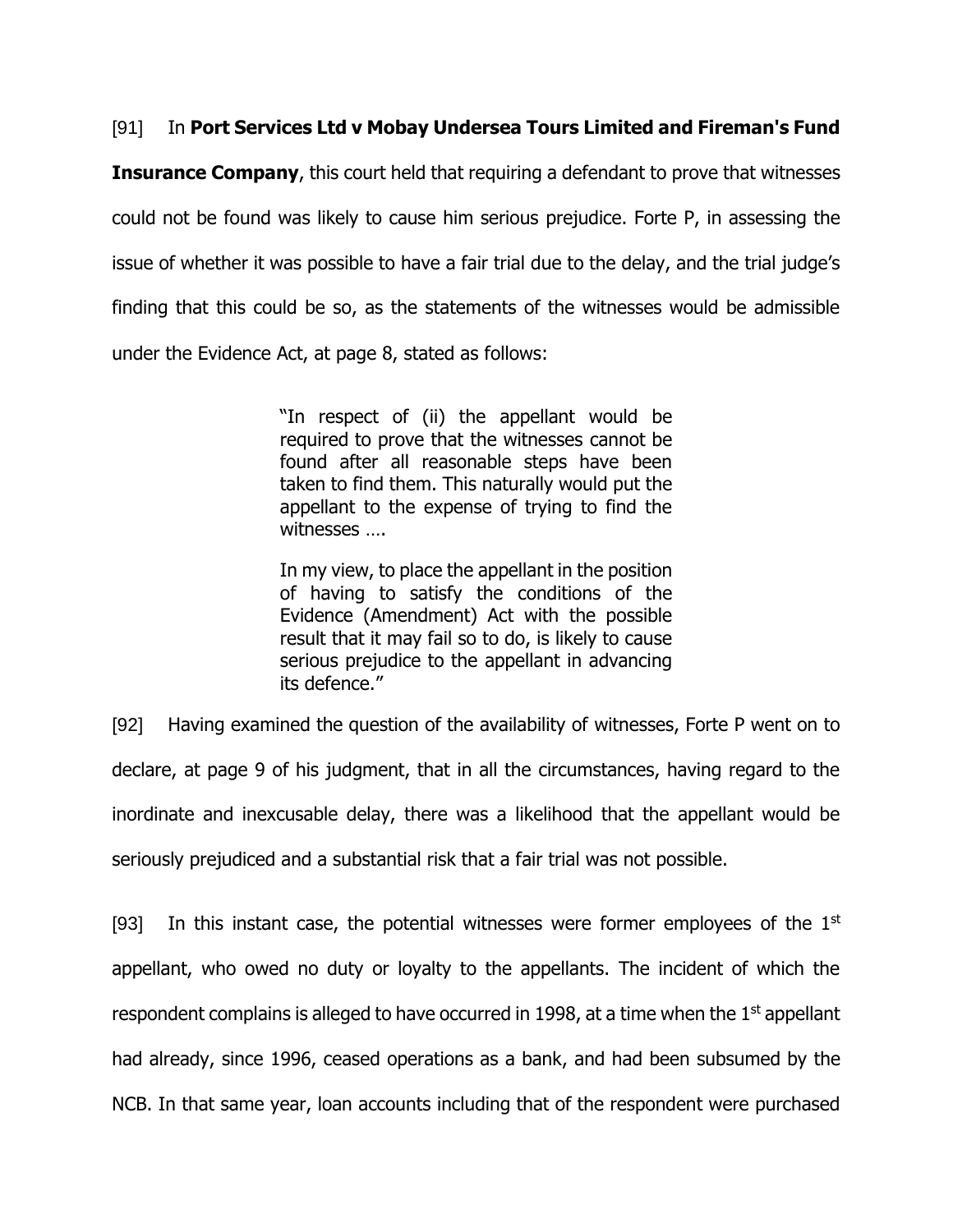from NCB by Recon Trust Limited, which was managed by the 2<sup>nd</sup> appellant. However, by 2002, the respondent's loan portfolio was no longer in the control of the  $1<sup>st</sup>$  or  $2<sup>nd</sup>$ appellant, and thus it was their evidence that they no longer had any of the relevant files or documents. In fact, it was the appellants' evidence that they were only able to complete their defence by relying on the documents the respondent had filed into court. In the face of that evidence, I find that the requirement imposed by the judge that the appellants show what steps they took to locate the witnesses, was onerous and was likely to cause the appellants serious prejudice and expense in order to answer such a stale claim. The judge would have erred in that regard.

[94] The court should also necessarily consider when the case is likely to go to trial, as a result of the delay, if it is not dismissed. In this case, certainly, with all the best efforts, this case would not likely be ready for trial before 2026. There is merit in these grounds.

### **Should the judge's discretion be interfered with?**

[95] The decision whether to dismiss a case for want of prosecution is in the first instance, at the discretion of the judge. This court will not interfere with the exercise of the judge's discretion unless it is found to have been wrongly exercised on the basis I have already outlined in paragraph [42].

[96] In this case, the decision of the judge was inconsistent with the authorities. Although he correctly found that the delay was inordinate, he fell into error when he found that the delay was not the fault of the respondent but was due to the fault of the registry, and therefore that the respondent must be given the benefit thereof. It is clear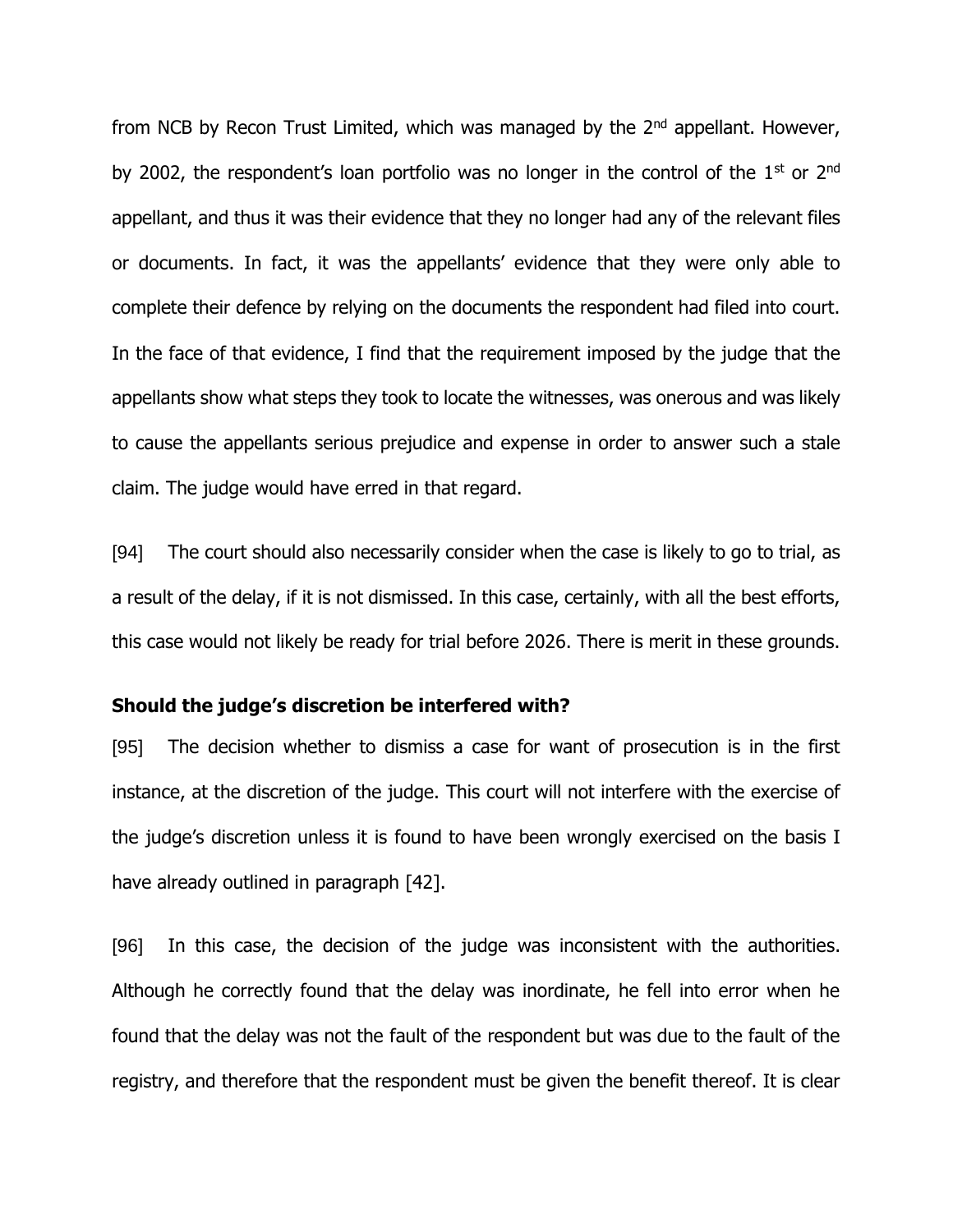that the judge failed to take into consideration the relevant fact that a CMC had been set by the Registrar under the transitional rules, and that the respondent took no further action thereafter. This despite the plethora of options available to the respondent to move her case along one way or the other. The view that the judge seems to have taken that the respondent was entitled to sit on her laurels for upwards of 16 years because of administrative blunders, (which in any event, did not occur) is against the weight of the authorities.

[97] The judge also erred when he found that the appellants had to prove that they had attempted to find the witnesses but had failed. Again this was not in keeping with the weight of the authorities. In failing to take account of the likelihood of a fair trial being impossible because of the inordinate delay, he erred, as this was a relevant factor which ought to have weighed heavily in coming to his decision. It is likely the failure to take this into account which would have caused him to believe that the appellants could defend the case despite the length of time which has passed. He also erred when he failed to take into account the fact that, due to the length of time that has passed, finding witnesses may well be nigh impossible, and even if found, they may not prove reliable because of failing memories, and in this particular case, the absence of documents from which to refresh their memories. The judge further failed to consider the actual prejudice to the appellants in just having the action hanging over their heads for this interminable period (see Lord Denning's opinion on this in the case of **Bliss v Lambeth, Southwark and Lewisham Health Authority** (1978) 2 All ER).